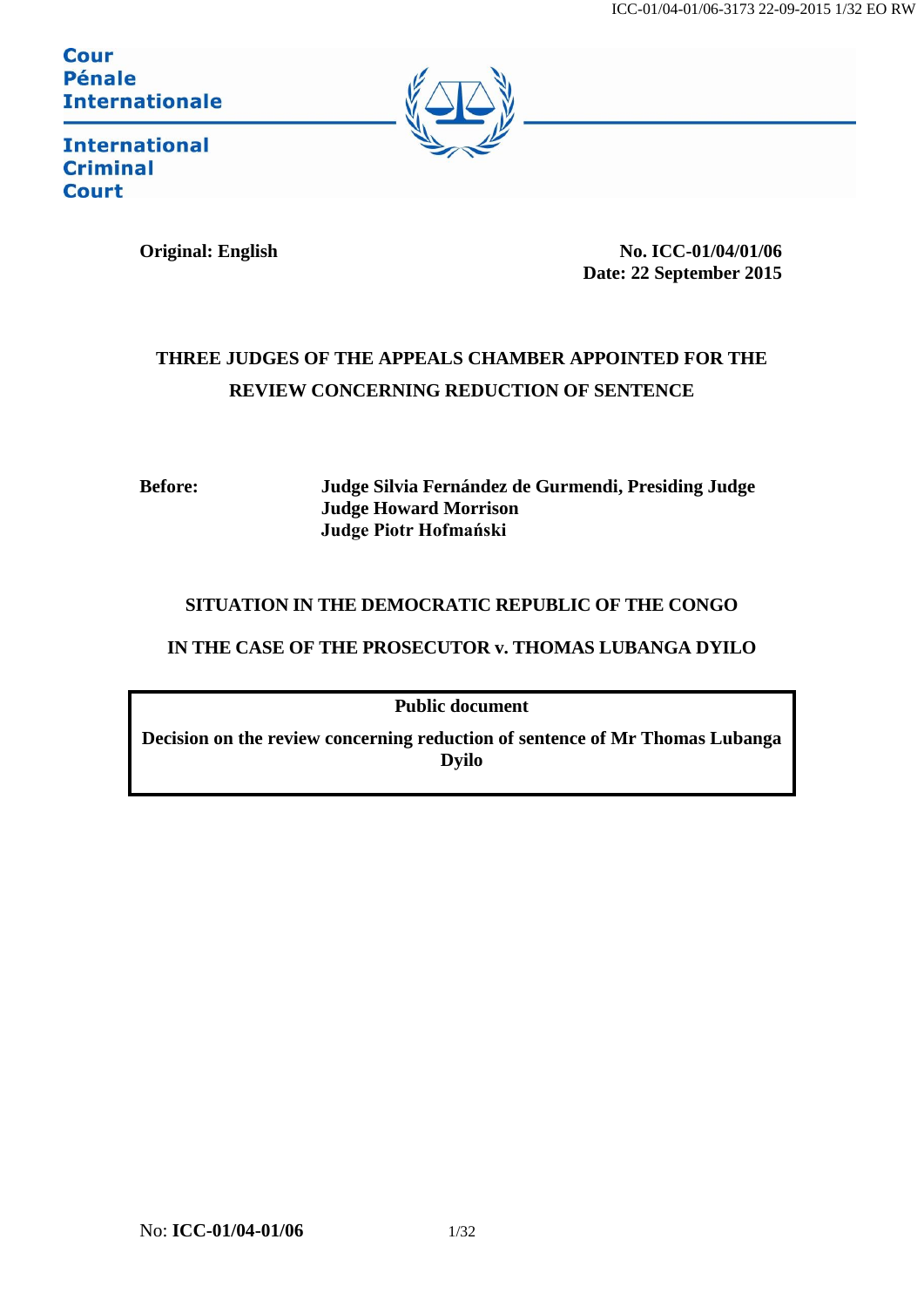**Decision to be notified in accordance with regulation 31 of the Regulations of the Court to:**

**The Office of the Prosecutor** Ms Fatou Bensouda, Prosecutor Mr James Stewart

**Legal Representatives of Victims V01** Mr Franck Mulenda Mr Luc Walleyn

**The Office of Public Counsel for Victims** Ms Paolina Massida

**Counsel for Mr Thomas Lubanga Dyilo** Ms Catherine Mabille Mr Jean-Marie Biju Duval

**Legal Representatives of Victims V02** Ms Carine Bapita Buyangandu Mr Joseph Keta Orwinyo Mr Paul Kabongo Tshibangu

### **REGISTRY**

**Registrar** Mr Herman von Hebel

**Other** The Presidency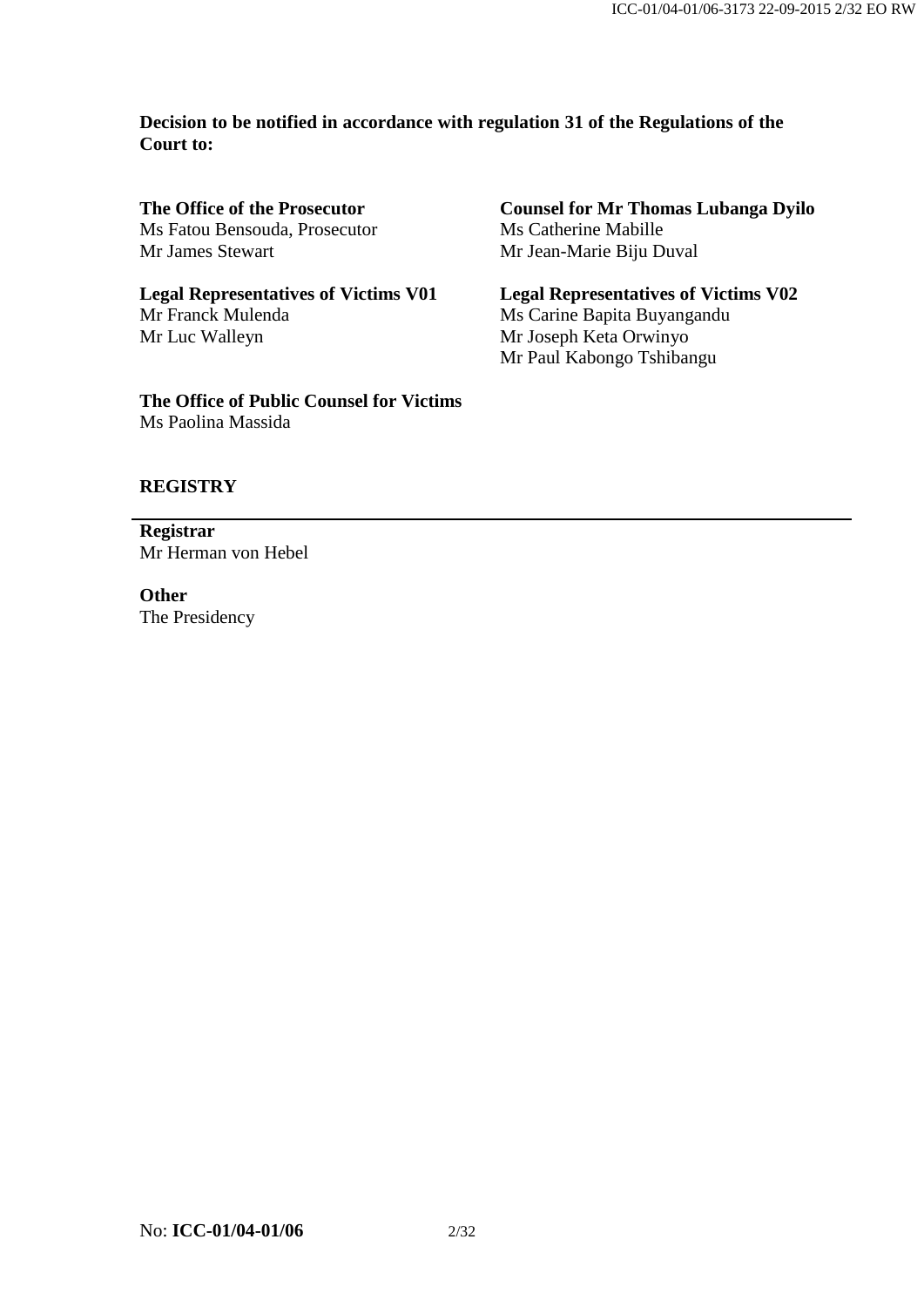The three judges of the Appeals Chamber of the International Criminal Court,

In the review by the Court concerning reduction of sentence of Mr Thomas Lubanga Dyilo pursuant to article 110 of the Statute,

*Render* unanimously the following

# DECISION

- 1. The sentence of Mr Thomas Lubanga Dyilo is not reduced pursuant to the review conducted under article 110 (3) of the Statute.
- 2. Mr Thomas Lubanga Dyilo's sentence shall be reviewed in two years from the issuance of this decision pursuant to article 110 (5) of the Statute and rule 224 (3) of the Rules of Procedure and Evidence.

# **REASONS**

1

# I. PROCEDURAL HISTORY

1. On 14 March 2012, Trial Chamber I (hereinafter: "Trial Chamber") convicted Mr Thomas Lubanga Dyilo (hereinafter: "Mr Lubanga") of having committed in Ituri, Democratic Republic of the Congo (hereinafter: "DRC") the crimes of conscripting and enlisting children under the age of fifteen years old and using them to participate actively in hostilities. 1

<span id="page-2-0"></span>2. On 10 July 2012, the Trial Chamber sentenced Mr Lubanga to 14 years imprisonment.<sup>2</sup> On 1 December 2014, the Appeals Chamber, by majority, confirmed the conviction and the sentence imposed. $3$ 

<sup>&</sup>lt;sup>1</sup> ["Judgment pursuant to Article 74 of the Statute"](http://www.legal-tools.org/doc/677866/), ICC-01/04-01/06-2842, para. 1358.

<sup>&</sup>lt;sup>2</sup> ["Decision on Sentence pursuant to Article 76 of the Statute"](https://www.legal-tools.org/doc/c79996/), ICC-01/04-01/06-2901 (hereinafter: "Sentencing Decision"), para. 107.<br><sup>3</sup> ["Judgment on the appeal of Mr Thomas Lubanga Dyilo against his conviction"](http://www.legal-tools.org/doc/585c75/), ICC-01/04-01/06-

<sup>3121-</sup>Red, para. 529, with ["Partly dissenting opinion of Judge Sang-Hyun Song"](http://www.legal-tools.org/doc/3ee234/), ICC-01/04-01/06- 3121-Anx1; ["Dissenting Opinion of Judge Anita Ušacka"](http://www.legal-tools.org/doc/282f93/), ICC-01/04-01/06-3121-Anx2; ["Procedural](http://www.legal-tools.org/doc/c3fe85/)  [History"](http://www.legal-tools.org/doc/c3fe85/), ICC-01/04-01/06-3121-Anx3; ["List of Authorities and Designations"](http://www.legal-tools.org/doc/1147bf/), ICC-01/04-01/06-3121-Anx4; ["Judgment on the appeals of the Prosecutor and Mr Thomas Lubanga Dyilo against the](http://www.legal-tools.org/doc/a9bd07/)  ['Decision on Sentence pursuant to Article 76 of the Statute'](http://www.legal-tools.org/doc/a9bd07/)", ICC-01/04-01/06-3122 (hereinafter: "Sentencing Judgment"), para. 119, with ["Partly Dissenting Opinion of Judge Sang-Hyun](http://www.legal-tools.org/doc/59352c/)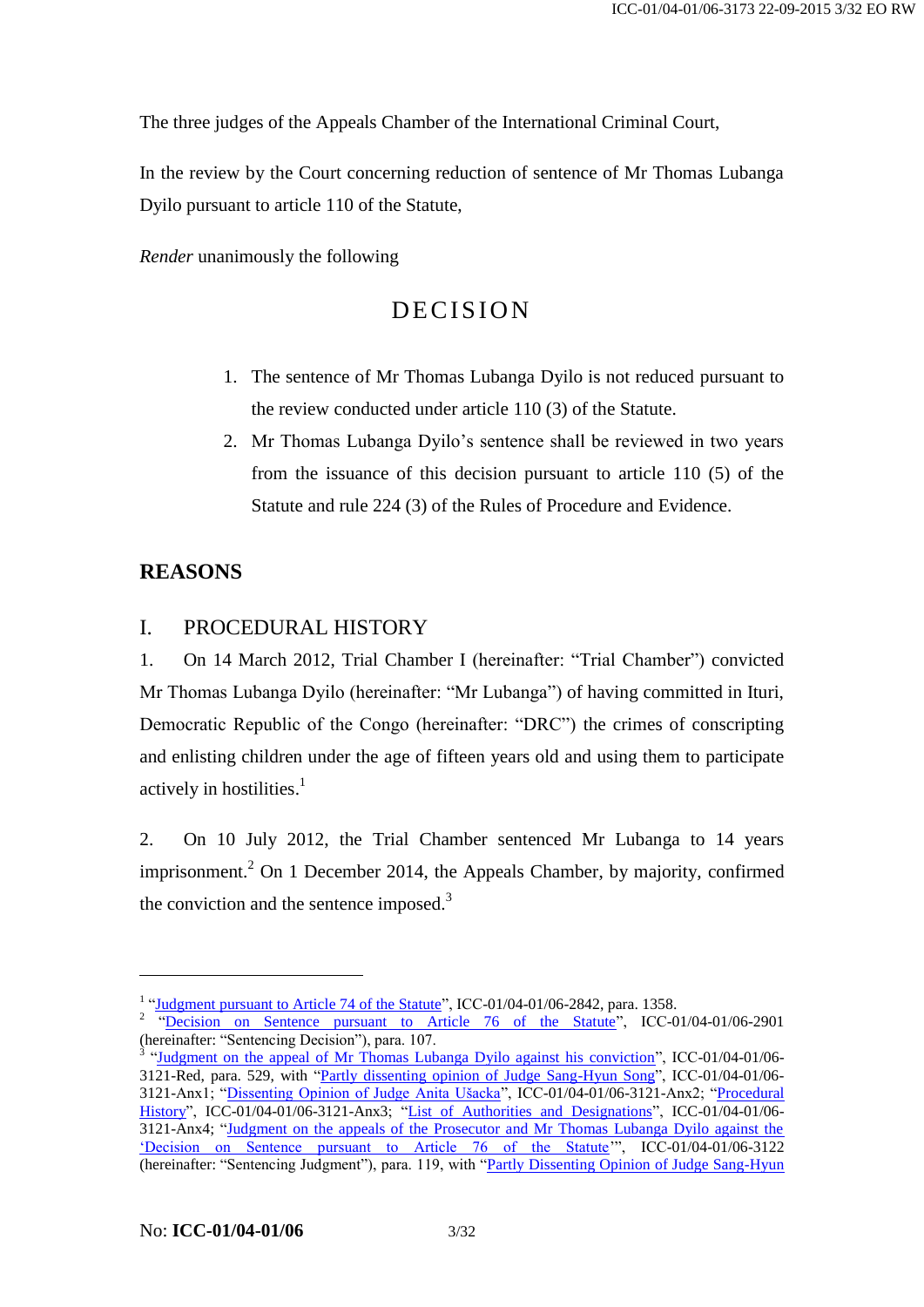3. On 15 June 2015, pursuant to rule 224 (1) of the Rules of Procedure and Evidence, the Appeals Chamber appointed three judges of that Chamber, Judges Silvia Fernández de Gurmendi, Howard Morrison and Piotr Hofmański (hereinafter: "Panel"), for purposes of conducting the review concerning the reduction of Mr Lubanga's sentence (hereinafter: "Sentence Review").<sup>4</sup>

4. On that same day, the Panel issued a scheduling order,<sup>5</sup> in which it, *inter alia*, scheduled the hearing with Mr Lubanga for purposes of the Sentence Review for 16 July 2015, the date at which Mr Lubanga had served two thirds of his sentence, and invited the Prosecutor, the Legal Representatives of Victims V01 (hereinafter: "Victims"), and the Legal Representatives of Victims V02 to participate in the hearing (hereinafter: "Sentence Review Hearing").<sup>6</sup> In order to ensure the efficient conduct of the Sentence Review Hearing, the Panel requested that the Registrar file written observations, by 3 July 2015, on the criteria set out in rule 223 (a) to (e) of the Rules of Procedure and Evidence, and that Mr Lubanga, the Prosecutor, the Legal Representatives of Victims V01 and the Legal Representatives of Victims V02 file written submissions, by 10 July 2015, on the criteria for the Sentence Review laid out in article 110 (4) of the Statute and rule 223 of the Rules of Procedure and Evidence, as well as on the written observations of the Registrar.<sup>7</sup>

5. On 29 June 2015, Mr Lubanga filed an application requesting the disqualification of Judge Silvia Fernández de Gurmendi from the Panel.<sup>8</sup> As a result of this application, the Sentence Review Hearing was rescheduled for 21 August  $2015.<sup>9</sup>$ 

[Song"](http://www.legal-tools.org/doc/59352c/), ICC-01/04-01/06-3122-Anx1; ["List of Authorities and Designations"](http://www.legal-tools.org/doc/bfafd2/), ICC-01/04-01/06-3121- Anx2.

<sup>&</sup>lt;sup>4</sup> "Decision appointing three judges of the Appeals Chamber for the review concerning reduction of [sentence of Mr Thomas Lubanga Dyilo"](http://www.legal-tools.org/doc/4d085e/), 15 June 2015, ICC-01/04-01/06-3135.<br><sup>5</sup> ["Scheduling order for the review concerning reduction of sentence of Mr Thomas Lubanga Dyilo"](http://www.legal-tools.org/doc/a8c1d5/),

ICC-01/04-01/06-3137 (hereinafter: "Scheduling Order").

<sup>&</sup>lt;sup>6</sup> [Scheduling Order,](http://www.legal-tools.org/doc/a8c1d5/) p. 3.

<sup>&</sup>lt;sup>7</sup> [Scheduling Order,](http://www.legal-tools.org/doc/a8c1d5/) pp. 3-4.

<sup>&</sup>lt;sup>8</sup> ["Urgent Defence Application for the Disqualification of Judge Silvia Fernández de Gurmendi"](http://www.legal-tools.org/doc/d7d438/), registered on 3 July 2015, ICC-01/04-01/06-3139-tENG; original French version, 29 June 2015 (ICC-01/04-01/06-3139).

<sup>&</sup>lt;sup>9</sup> "Order rescheduling the hearing for the review concerning reduction of sentence of Mr Thomas [Lubanga Dyilo"](http://www.legal-tools.org/doc/3617c4/), 8 July 2015, ICC-01/04-01/06-3148.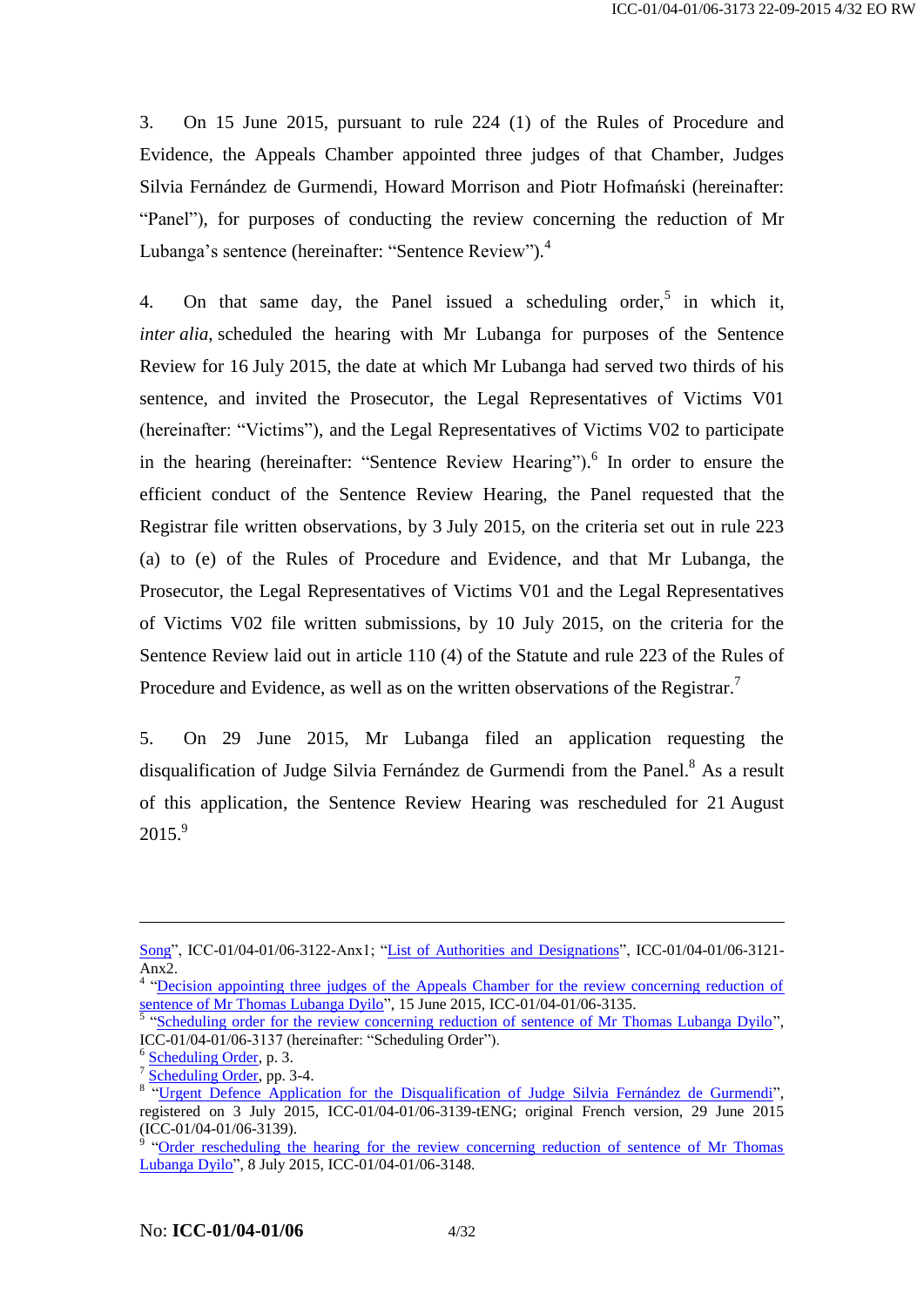6. On 30 June 2015, the Prosecutor filed a notice<sup>10</sup> regarding information "that may implicate [Mr Lubanga] in witness interference from the ICC Detention Centre<sup>"11</sup> in the case of *The Prosecutor v. Bosco Ntaganda* (hereinafter: "*Ntaganda* case"), which she submitted was potentially relevant to the Sentence Review.<sup>12</sup> She filed a second notice on 2 July  $2015^{13}$  and a third notice on 14 August 2015 on the same issue.<sup>14</sup>

7. On 3 July 2015, the Registrar filed his observations (hereinafter: "Registrar's Observations"),<sup>15</sup> to which he annexed, *inter alia*, observations from the authorities of the DRC (hereinafter: "Observations of the DRC authorities").<sup>16</sup>

8. On 10 July 2015, the Prosecutor filed her submissions (hereinafter: "Prosecutor's Observations").<sup>17</sup> On the same date, the Victims filed their

<sup>&</sup>lt;sup>10</sup> "Prosecution's notice regarding potentially relevant information to Thomas Lubanga Dyilo's [sentence review"](http://www.legal-tools.org/doc/b4bcf6/), dated 29 June 2015 and registered on 30 June 2015, ICC-01/04-01/06-3140-Conf-Exp (hereinafter: "Prosecutor's First Notice regarding *Ntaganda* case"); a confidential redacted version was registered on 8 July 2015 (ICC-01/04-01/06-3140-Conf-Exp-Red); a public redacted version was registered on 20 August 2015 (ICC-01/04-01/06-3140-Red2).

<sup>11</sup> [Prosecutor's First Notice regarding](http://www.legal-tools.org/doc/b4bcf6/) *Ntaganda* case, para. 1.

<sup>12</sup> [Prosecutor's First Notice regarding](http://www.legal-tools.org/doc/b4bcf6/) *Ntaganda* case, para. 7.

<sup>&</sup>lt;sup>13</sup> "Prosecution's further notice regarding potentially relevant information to Thomas Lubanga Dyilo's [sentence review"](http://www.legal-tools.org/doc/ff5d98/), dated 30 June 2015, ICC-01/04-01/06-3141-Conf-Exp. Pursuant to the instruction of the Panel, this document was reclassified as public on 20 August 2015 (ICC-01/04-01/06-3141).

<sup>&</sup>lt;sup>14</sup> "Prosecutor's third notice regarding potentially relevant information to Thomas Lubanga Dyilo's [sentence review"](http://www.legal-tools.org/doc/00d240/), ICC-01/04-01/06-3160-Conf-Exp (hereinafter: "Prosecutor's Third Notice regarding *Ntaganda* case"); a confidential *ex parte* redacted version was registered on 14 August 2015 (ICC-01/04-01/06-3160-Conf-Exp-Red); a public redacted version was registered on 20 August 2015 (ICC-01/04-01/06-3160-Red2).

<sup>&</sup>lt;sup>15</sup> ["Observations on the criteria set out in rule 223 \(a\) to \(e\) of the Rules of Procedure and Evidence",](http://www.legal-tools.org/doc/833c21/) ICC-01/04-01/06-3144-Conf-Exp, with four annexes: Annex 1, ICC-01/04-01/06-3144-Conf-Exp-Anx1; Annex 2, ICC-01/04-01/06-3144-Conf-Anx2; Annex 3, ICC-01/04-01/06-3144-Conf-Anx3; and Annex 4, ICC-01/04-01/06-3144-Anx4. Pursuant to the instruction of the Panel, this document was reclassified as public on 17 August 2015 (ICC-01/04-01/06-3144-Red).

<sup>&</sup>lt;sup>16</sup> [Annex 4 to the Registrar's Observations,](http://www.legal-tools.org/doc/f31958/) registered on 7 September 2015, ICC-01/04-01/06-3144-Anx4-tENG; original French version, 3 July 2015 (ICC-01/04-01/06-3144-Conf-Exp-Anx4); a public redacted version was registered on 7 September 2015, [ICC-01/04-01/06-3144-Anx4.](http://www.legal-tools.org/doc/99f5b4/) Pursuant to the instruction of the Panel, this document was reclassified as confidential on 7 July 2015. Following receipt of the DRC authorities' permission to make the observations public and pursuant to the Panel's further instruction of 6 September 2015, this document was reclassified as public. *See* ["Registry's](https://www.legal-tools.org/doc/279dfc/)  [transmission of the letter from the Democratic Republic of the Congo dated 24 August 2015"](https://www.legal-tools.org/doc/279dfc/), dated 2 September 2015 and registered on 3 September 2015, ICC-01/04-01/06-3170.

<sup>&</sup>lt;sup>17</sup> ["Prosecution's submissions regarding Thomas Lubanga Dyilo's sentence review"](http://www.legal-tools.org/doc/1840d8/), ICC-01/04-01/06-3150-Conf-Exp; with four annexes: [Annex 1,](http://www.legal-tools.org/doc/0f8315/) ICC-01/04-01/06-3150-Anx1; [Annex 2,](http://www.legal-tools.org/doc/58acb0/) ICC-01/04- 01/06-3150-Conf-Exp-Anx2; [Annex 3,](http://www.legal-tools.org/doc/45abc4/) ICC-01/04-01/06-3150-Conf-Exp-Anx3; [Annex 4,](http://www.legal-tools.org/doc/620923/) ICC-01/04- 01/06-3150-Conf-Exp-Anx4; a confidential *ex parte* redacted version was registered on 10 July 2015 (ICC-01/04-01/06-3150-Conf-Exp-Red); a public redacted version was registered on 18 August 2015 (ICC-01/04-01/06-3150-Red2); a second public redacted version was registered on 20 August 2015 (ICC-01/04-01/06-3150-Red3).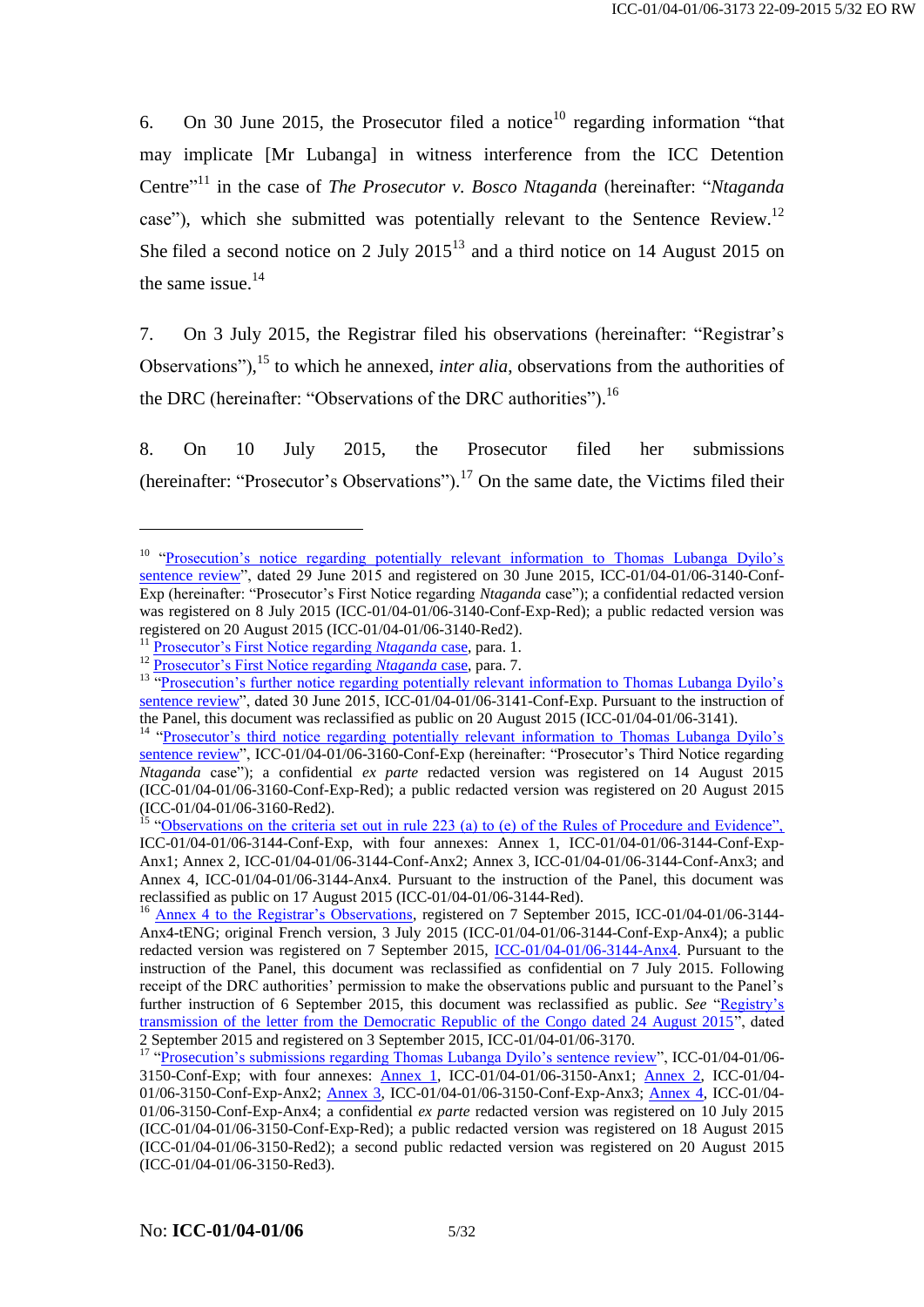submissions (hereinafter: "Victims' Observations").<sup>18</sup> The Legal Representatives of Victims V02 did not file written submissions.

9. On 14 July 2015, after being granted a time extension, <sup>19</sup> Mr Lubanga filed his submissions (hereinafter: "Mr Lubanga's Observations").<sup>20</sup>

10. On 3 August 2015, Mr Lubanga's request for the disqualification of Judge Silvia Fernández de Gurmendi from the Panel was dismissed.<sup>21</sup>

11. On 7 August 2015, the Panel issued a further order setting the timetable for the Sentence Review Hearing.<sup>22</sup>

12. On 18 August 2015, in the *Ntaganda* case, Trial Chamber VI issued the "Decision on restrictions in relation to certain detainees" (hereinafter: "*Ntaganda* Decision"), $^{23}$  in which it imposed the continuation of certain measures due to, *inter alia*, "allegations before it implicating Mr Lubanga in the dissemination of confidential information and/or witness interference in the *Ntaganda* case".<sup>24</sup>

<sup>&</sup>lt;sup>18</sup> "Observations of the V01 group of victims on the possible review of Mr Thomas Lubanga Dyilo's [sentence"](http://www.legal-tools.org/doc/ff5106/), registered on 31 July 2015, ICC-01/04-01/06-3149-tENG; with annex 1, ICC-01/04-01/06- 3149-Conf-Anx1; original French version, 10 July 2015 [\(ICC-01/04-01/06-3149\)](http://www.legal-tools.org/doc/bf4be3/).

<sup>&</sup>lt;sup>19</sup> "Order for the <u>reclassification of documents and extension of the time limit for the filing of</u> [submissions"](http://www.legal-tools.org/doc/ae8e4a/), 6 July 2015, ICC-01/04-01/06-3145-Conf-Exp; a public redacted version was registered on the same date, (ICC-01/04-01/06-3145-Red).

<sup>&</sup>lt;sup>20</sup> ["Observations of the Defence for Mr Lubanga on a reduction in sentence"](https://www.legal-tools.org/doc/19bd41/), registered on 30 July 2015, ICC-01/04-01/06-3151-Conf-Exp-tENG; with seven annexes: [Annex A,](http://www.legal-tools.org/doc/23ec6a/) ICC-01/04- 01/06-3151-AnxA; [Annex 1,](http://www.legal-tools.org/doc/590c0b/) ICC-01/04-01/06-3151-Anx1; [Annex 2,](http://www.legal-tools.org/doc/e9c98a/) ICC-01/04-01/06-3151-Anx2; [Annex 3,](http://www.legal-tools.org/doc/6f0c72/) ICC-01/04-01/06-3151-Conf-Anx3; [Annex 4,](http://www.legal-tools.org/doc/37bc24/) ICC-01/04-01/06-3151-Conf-Anx4; [Annex 5,](http://www.legal-tools.org/doc/e2eaa3/) ICC-01/04-01/06-3151-Conf-Anx5; [Annex 6,](http://www.legal-tools.org/doc/b60bb6/) ICC-01/04-01/06-3151-Conf-Anx6. A public redacted English translation was registered on 4 September 2015 (ICC-01/04-01/06-3151-Red-tENG); a second public redacted version was registered on 16 September 2015 (ICC-01/04-01/06-3151-Red2-tENG); original French version, 14 July 2014 (ICC-01/04-01/06-3151-Conf-Exp)**;** a public redacted version was registered on the same date [\(ICC-01/04-01/06-3151-Red\)](http://www.legal-tools.org/doc/44bfd2/); a second public redacted version was registered 8 September 2015 [\(ICC-01/04-01/06-3151-Red2\)](http://www.legal-tools.org/doc/80d376/).

<sup>&</sup>lt;sup>21</sup> Plenary, "Decision of the Plenary of Judges on the Defence Application for the Disqualification of [Judge Silvia Fernández de Gurmendi from the case of](http://www.legal-tools.org/doc/5379d7/) *The Prosecutor v. Thomas Lubanga Dyilo*", dated 3 August 2015 and registered on 4 August 2015, ICC-01/04-01/06-3154-AnxI. *See also* "Notification [of the Decision of the Plenary of Judges on the Defence Application for the](http://www.legal-tools.org/doc/3d2b86/)  [Disqualification of Judge Silvia Fernández de Gurmendi from the case of](http://www.legal-tools.org/doc/3d2b86/) *The Prosecutor v. Thomas [Lubanga Dyilo](http://www.legal-tools.org/doc/3d2b86/)*", dated 3 August 2015 and registered 4 August 2015, ICC-01/04-01/06-3154.

 $\frac{22}{22}$  "Further order setting the timetable regarding the hearing for the review concerning reduction of [sentence of Mr Thomas Lubanga Dyilo"](http://www.legal-tools.org/doc/db7a37/), ICC-01/04-01/06-3155.

 $\frac{23}{23}$  Registered on 19 August 2015[, ICC-01/04-02/06-786-Red4.](http://www.legal-tools.org/doc/1a0cd6/)

<sup>24</sup> *[Ntaganda](http://www.legal-tools.org/doc/1a0cd6/)* Decision, para. 39.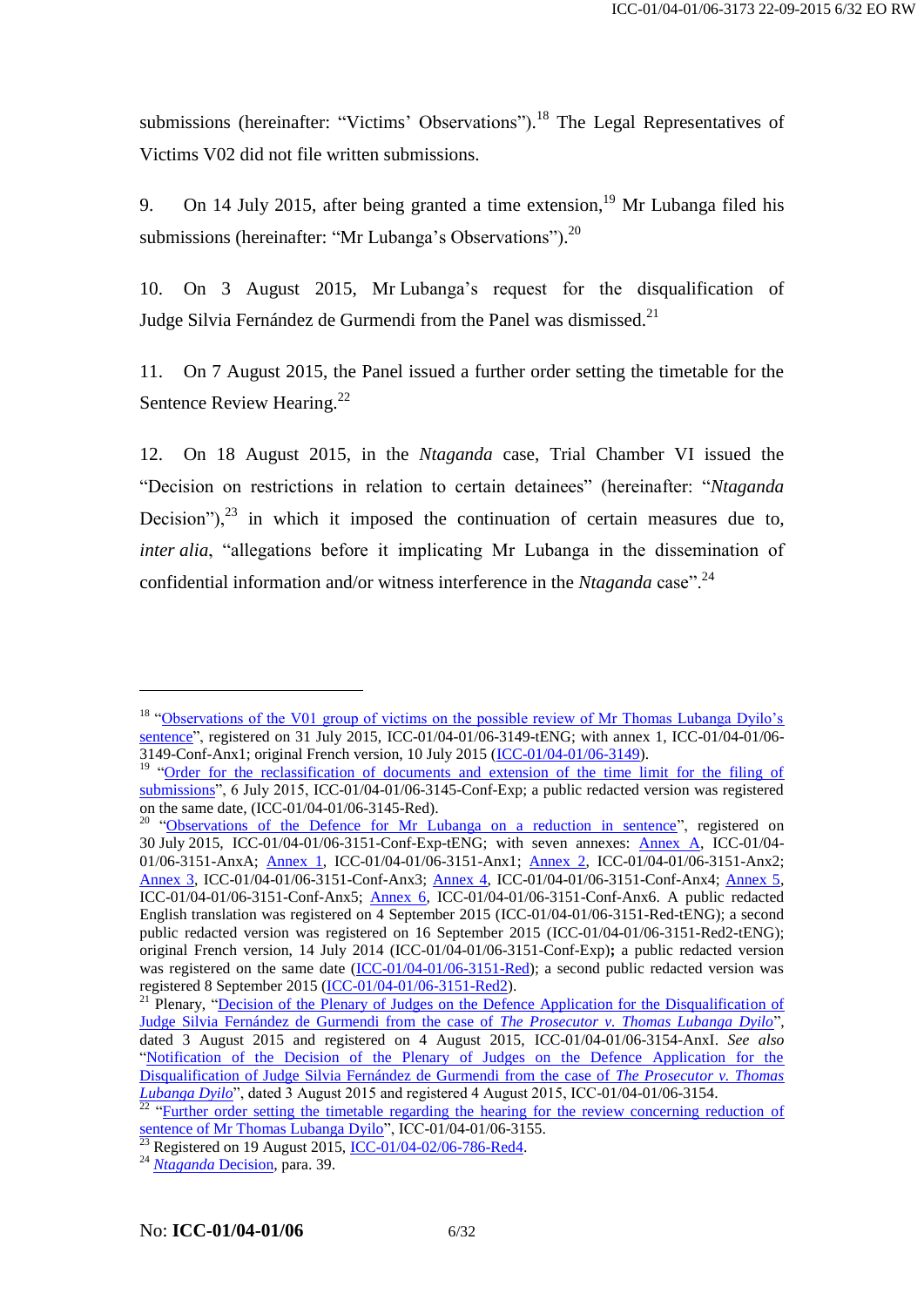13. On 19 August 2015, the Panel, noting that the *Ntaganda* Decision contains information potentially relevant to the Sentence Review, issued an order permitting the participants to address that decision at the Sentence Review Hearing.<sup>25</sup>

14. On 21 August 2015, the Sentence Review Hearing was held.<sup>26</sup>

# II. MERITS

1

# **A. Applicable law**

15. Article 110 (3) of the Statute provides in relevant part that "[w]hen the person has served two thirds of the sentence, […] the Court shall review the sentence to determine whether it should be reduced".

16. Article 110 (4) of the Statute provides:

In its review under paragraph 3, the Court may reduce the sentence if it finds that one or more of the following factors are present:

(a) The early and continuous willingness of the person to cooperate with the Court in its investigations and prosecutions;

(b) The voluntary assistance of the person in enabling the enforcement of the judgements and orders of the Court in other cases, and in particular providing assistance in locating assets subject to orders of fine, forfeiture or reparation which may be used for the benefit of victims; or

<sup>&</sup>lt;sup>25</sup> "Order regarding the issues to be discussed at the hearing for the review concerning reduction of [sentence of Mr Thomas Lubanga Dyilo"](http://www.legal-tools.org/doc/888306/), ICC-01/04-01/06-3164.

<sup>&</sup>lt;sup>26</sup> [Transcript of Sentence Review Hearing,](http://www.legal-tools.org/doc/6fb6bc/) registered on 16 September 2015, ICC-01/04-01/06-T-366-Red-ENG (WT). On 14 August 2015, the Prosecutor filed a notice regarding material she intended to use at the Sentence Review Hearing. *See* ["Prosecution's notice regarding material to be used at the](http://www.legal-tools.org/doc/99747b/)  [hearing for the review concerning reduction of sentence of Mr Thomas Lubanga Dyilo"](http://www.legal-tools.org/doc/99747b/), ICC-01/04-01/06-3159 (hereinafter: "Prosecutor's Notice of materials"); with two annexes: [Annex A,](http://www.legal-tools.org/doc/1e2934/) ICC-01/04- 01/06-3159-Anx; [Annex B,](http://www.legal-tools.org/doc/d3965e/) ICC-01/04-01/06-3159-AnxB. On 17 August 2015, Mr Lubanga requested that the Prosecutor's Notice of materials and the Prosecutor's Third Notice regarding *Ntaganda* case be declared inadmissible and that the Prosecutor not be allowed to use the documents referred to in these notices at the Sentence Review Hearing. See "Requête de la Défense de M. Lubanga pour faire déclarer irrecevable la « *[Confidential redacted version of Prosecution's third notice regarding potentially](http://www.legal-tools.org/doc/0d6621/)  [relevant information to Thomas Lubanga Dyilo's sentence review, 14 August 2015](http://www.legal-tools.org/doc/0d6621/)* » et la « *[Prosecution's notice regarding material to be used at the hearing for the review concerning reduction](http://www.legal-tools.org/doc/0d6621/)  [of sentence of Mr Thomas Lubanga Dyilo](http://www.legal-tools.org/doc/0d6621/)* »", ICC-01/04-01/06-3162**.** Pursuant to the instruction of the Panel, this document was reclassified as public on 8 September 2015. On 19 August 2015, the Panel rejected Mr Lubanga's request. *See* ["Decision on Mr Lubanga's request to have two filings from the](http://www.legal-tools.org/doc/525135/)  [Prosecutor declared inadmissible"](http://www.legal-tools.org/doc/525135/), ICC-01/04-01/06-3165. On 20 August 2015, the Legal Representatives of Victims V02 filed a notice that the Legal Representatives of Victims V01 would represent them at the Review Hearing. ["Procuration aux fins de la représentation de l'équipe V02 à](http://www.legal-tools.org/doc/ec43f5/)  [l'audience du 21 août 2015"](http://www.legal-tools.org/doc/ec43f5/), registered on 21 August 2015, ICC-01/04-01/06-3166 with public annex, [ICC-01/04-01/06-3166-Anx.](http://www.legal-tools.org/doc/6193a0/)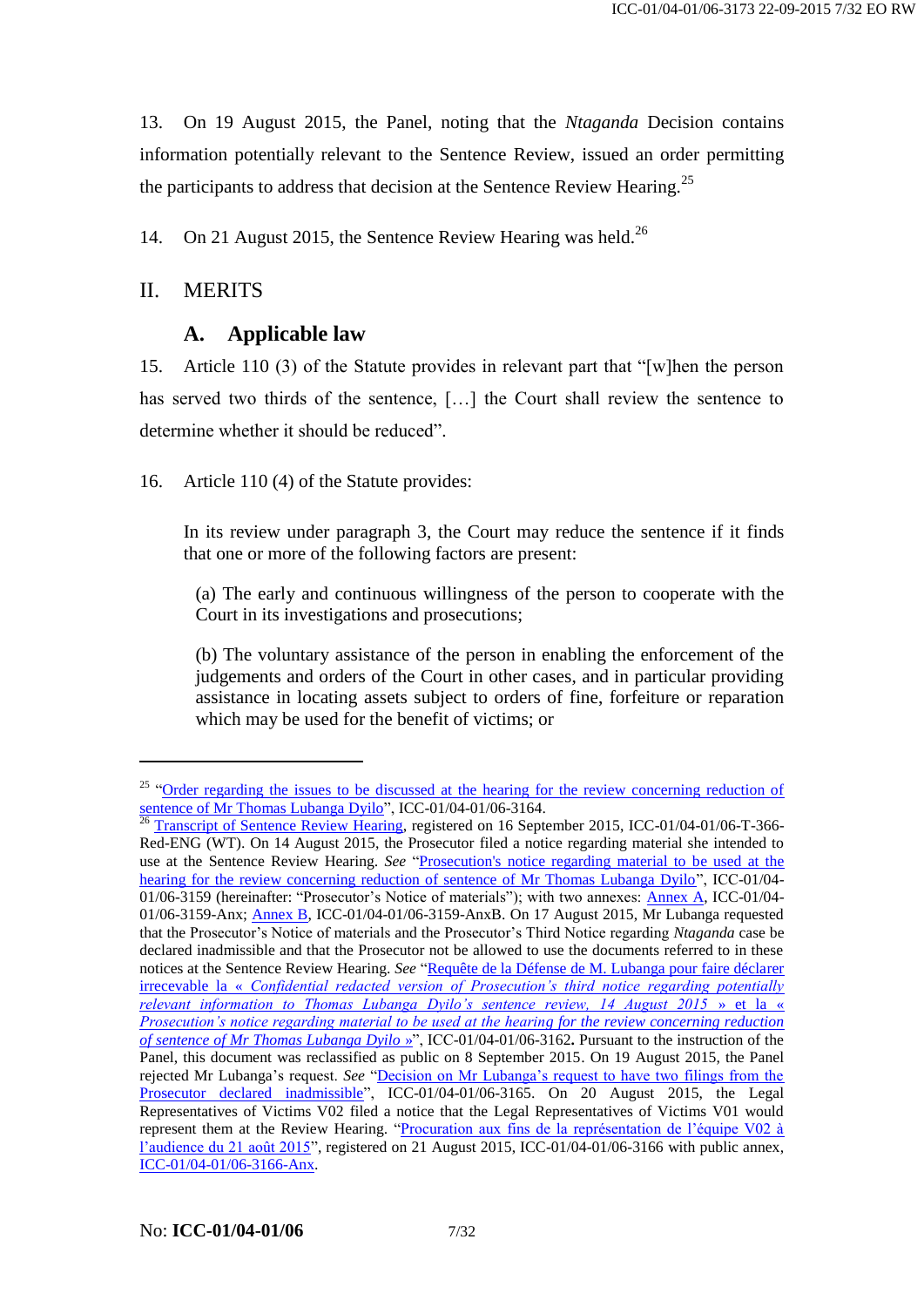(c) Other factors establishing a clear and significant change of circumstances sufficient to justify the reduction of sentence, as provided in the Rules of Procedure and Evidence […].

17. Article 110 (5) of the Statute provides in relevant part that, "[i]f the Court determines in its initial review under paragraph 3 that it is not appropriate to reduce the sentence", the Court shall conduct another review at a later time.

18. Rule 223 of the Rules of Procedure and Evidence provides:

In reviewing the question of reduction of sentence pursuant to article 110, paragraphs 3 and 5, the [Panel] shall take into account the criteria listed in article 110, paragraph 4 (a) and (b), and the following criteria:

(a) The conduct of the sentenced person while in detention, which shows a genuine dissociation from his or her crime;

(b) The prospect of the resocialization and successful resettlement of the sentenced person;

(c) Whether the early release of the sentenced person would give rise to significant social instability;

(d) Any significant action taken by the sentenced person for the benefit of the victims as well as any impact on the victims and their families as a result of the early release;

(e) Individual circumstances of the sentenced person, including a worsening state of physical or mental health or advanced age.

19. Read together, these provisions provide a comprehensive framework for the purposes of sentence review. In this section, the Panel will set out in more detail various aspects of the Court's sentence review framework. In addition, certain arguments of the participants will be addressed to the extent that they relate to the overall framework for sentence review.

#### *1. The triggering of the Sentence Review*

<span id="page-7-0"></span>20. When a sentenced person has served two thirds of his or her sentence or 25 years if sentenced to life imprisonment, article 110 (3) of the Statute provides that the Court "*shall* review the sentence to determine whether it should be reduced" (emphasis added). Thus, the initial review of sentence at the Court under this legal provision is not triggered by an application of a sentenced person, but rather is an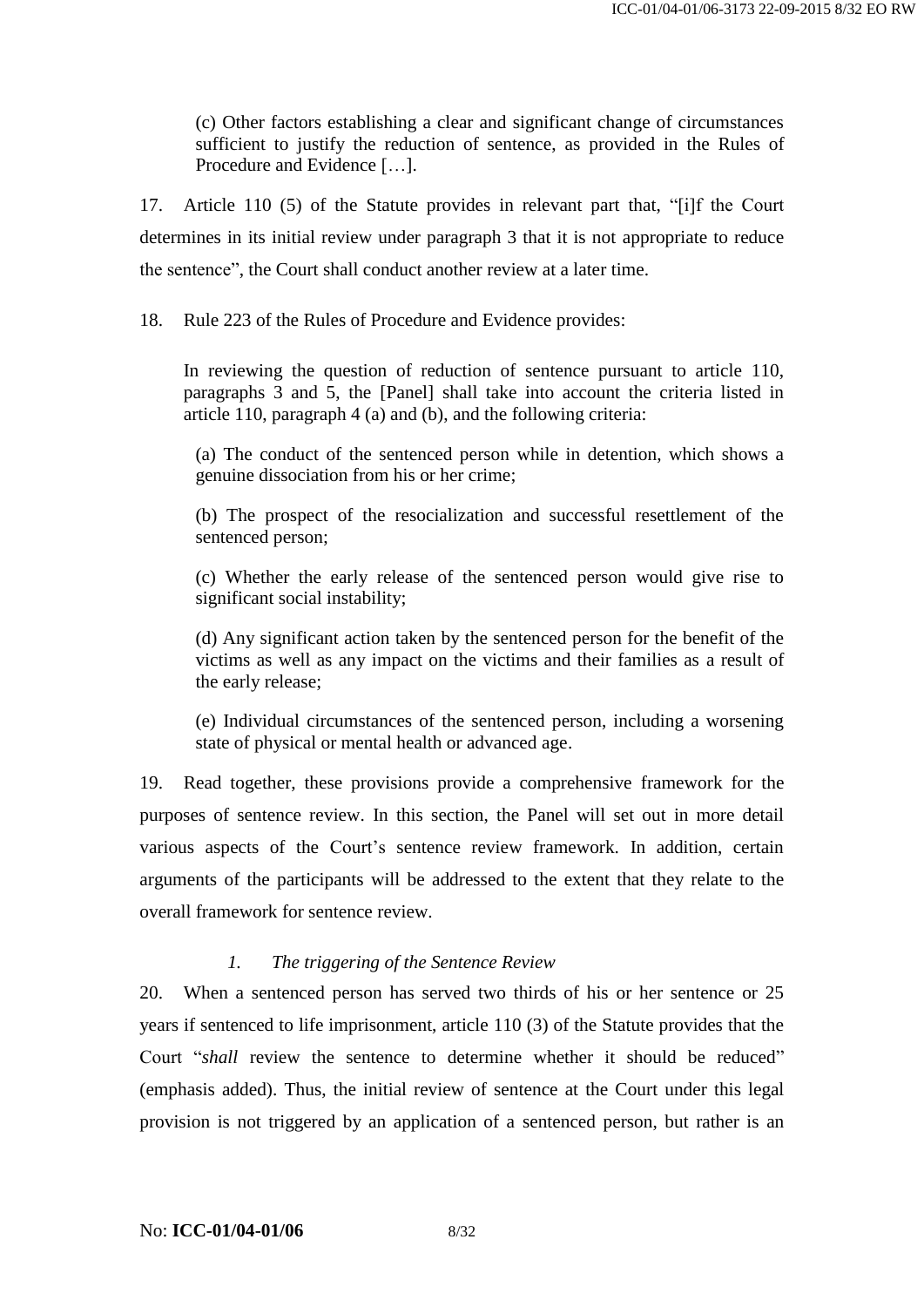automatic and mandatory review once the threshold of having served two thirds of a sentence has been met.

#### *2. The nature and scope of the Sentence Review decision*

21. While conducting a review is mandatory, article 110 (4) of the Statute makes clear that the Panel's ultimate decision of whether to reduce the sentence is discretionary in nature ("the Court may reduce").

22. The Panel notes that, in order to determine whether it is appropriate to reduce a sentence, it must first determine whether any of the factors under article 110 (4) and rule 223 of the Rules of Procedure and Evidence are present. The Panel notes that not all factors listed in rule 223 of the Rules of Procedure and Evidence weigh in favour of reduction of sentence. For instance, the risk of significant social instability referred to in rule 223 (c) of the Rules of Procedure and Evidence is a negative factor, weighing against reduction. Thus, the presence of at least one factor in favour of reduction is a prerequisite to the Panel exercising its discretion to reduce a sentence. In other words, the Panel cannot proceed to reduce a sentence if no such factors are found to be present. However, given the discretionary nature of the decision, the presence of a factor in favour of reduction does not in itself mean that a sentence will be reduced. Similarly, the presence of a factor militating against a reduction of sentence does not preclude the exercise of its discretion. Such factors must be weighed against factors in favour of reduction to determine whether a reduction of sentence is appropriate.

<span id="page-8-0"></span>23. With respect to Mr Lubanga's argument that "[t]o refuse early release requires demonstration that exceptional circumstances do exist", <sup>27</sup> the Panel notes that Mr Lubanga refers to the practice of domestic and other international criminal courts in support of this contention.<sup>28</sup> The Panel recalls that article 21  $(1)$   $(a)$  of the Statute provides that the Court shall apply "[i]n the first place, [the] Statute [...] and its Rules".<sup>29</sup> In this regard, the Panel does not find, nor does Mr Lubanga identify, any

<sup>&</sup>lt;sup>27</sup> [Transcript of Sentence Review Hearing,](http://www.legal-tools.org/doc/6fb6bc/) ICC-01/04-01/06-T-366-Red-ENG (WT), p. 5, line 13.

<sup>&</sup>lt;sup>28</sup> [Transcript of Sentence Review Hearing,](http://www.legal-tools.org/doc/6fb6bc/) ICC-01/04-01/06-T-366-Red-ENG (WT), p. 5, lines 5-10.

<sup>&</sup>lt;sup>29</sup> *See*, in this regard, ["Judgement on the Prosecutor's Application for Extraordinary Review of Pre-](http://www.legal-tools.org/doc/a60023/)[Trial Chamber I's 31 March 2006 Decision Denying Leave to Appeal"](http://www.legal-tools.org/doc/a60023/), 13 July 2006, ICC-01/04-168, para. 23.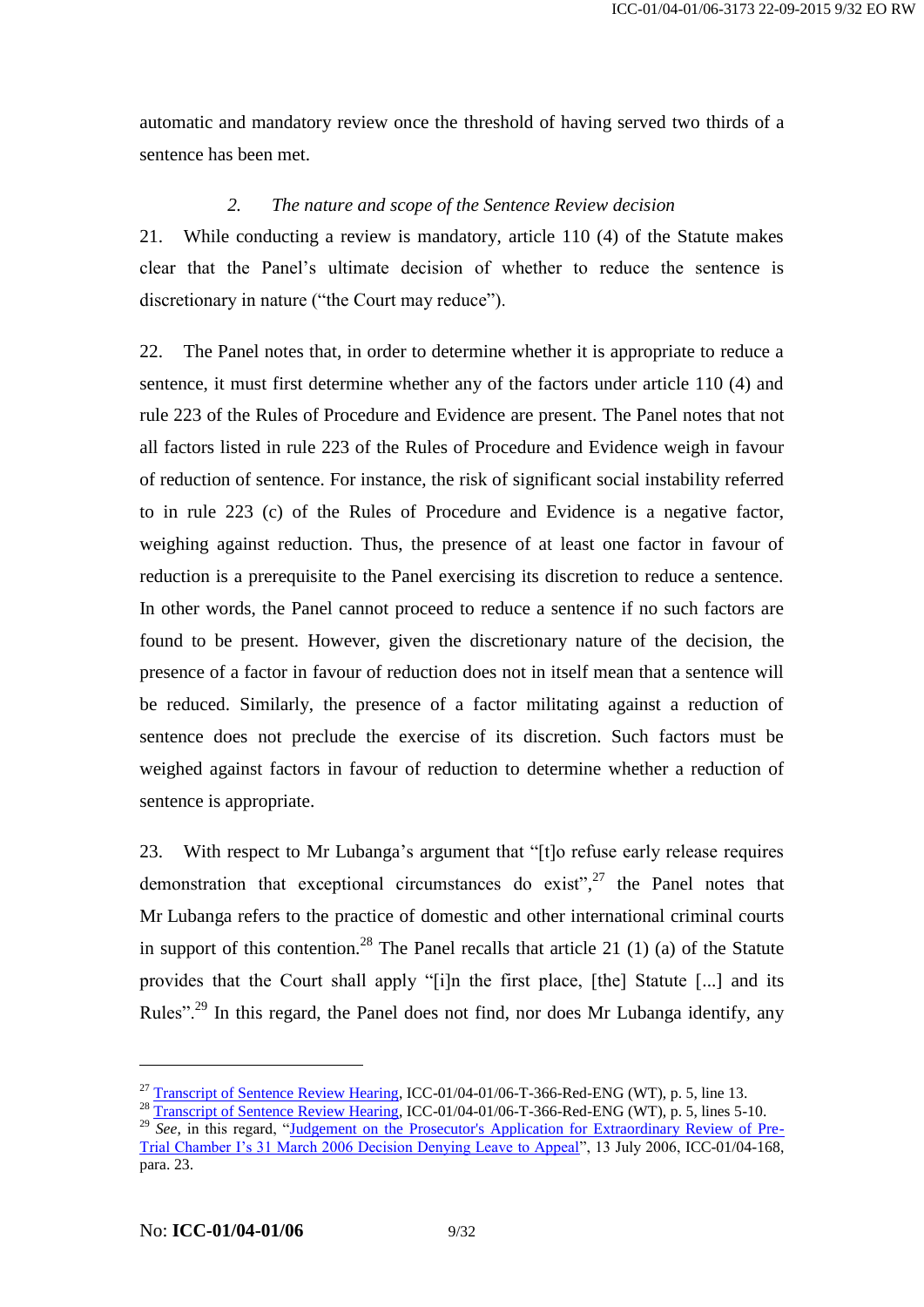requirement in the Court's legal texts that there must be a demonstration of the presence of exceptional circumstances to justify not reducing a sentence. Accordingly, Mr Lubanga's argument in this regard is rejected.

24. The Panel notes the Prosecutor's argument that the gravity of the crimes for which Mr Lubanga was convicted "strongly militate against" his sentence being reduced and that this should be taken into account for the purposes of the review.<sup>30</sup> The Panel notes further that, unlike at other international criminal tribunals, the gravity of the crime is not a factor that in itself weighs for or against reduction of sentence.<sup>31</sup> Rather, the gravity of the crime for which the person was convicted is an integral and mandatory part of the original sentence imposed.<sup>32</sup> Put differently, the sentence imposed reflects the Trial Chamber's determination of a punishment proportionate to *inter alia*, the gravity of the crimes committed.<sup>33</sup> Thus, the Panel considers that generally this factor should not be considered again when determining whether it is appropriate to reduce a sentence.

### *3. The factors relevant to the Sentence Review*

### **(a) The "other factors" of article 110 (4) (c) of the Statute**

<span id="page-9-0"></span>25. The Panel notes that article 110 (4) (c) of the Statute refers to "other factors", thus raising the initial question of whether factors outside of those enumerated in the Court's legal texts may also be taken into account. In this regard, the Panel observes that the "other factors" of article 110 (4) (c) are qualified by the words "as provided in the Rules of Procedure and Evidence". Furthermore, rule 223 of the Rules of Procedure and Evidence provides that, in addition to the factors<sup>34</sup> listed in sub-

<sup>&</sup>lt;sup>30</sup> [Prosecutor's Observations,](http://www.legal-tools.org/doc/1840d8/) para. 3; [Transcript of Sentence Review Hearing,](http://www.legal-tools.org/doc/6fb6bc/) ICC-01/04-01/06-T-366-Red-ENG (WT), p. 19, line 23 to p. 20, line 1.

<sup>&</sup>lt;sup>31</sup> *See* in this respect, Rule 125 of the Rules of Procedure and Evidence of the International Tribunal for the Former Yugoslavia, which provides that, in determining whether pardon or commutation of a sentence is appropriate, the President shall take into account, *inter alia*, "the gravity of the crimes for which the person was convicted".

<sup>&</sup>lt;sup>32</sup> See article 78 (1) of the Statute; rule 145 (1) (c) of the Rules of Procedure and Evidence.

<sup>33</sup> *See* [Sentencing Judgment,](http://www.legal-tools.org/doc/a9bd07/) paras 32-34.

 $34$  The Panel notes that article 110 (4) of the Statute refers to "factors" and also refers, in article 110 (4) (c) of the Statute, to "factors" provided in the Rules. Rule 223 of the Rules of Procedure and Evidence, however, refers to "criteria" and also makes reference to the "criteria" listed in article 110 (4) of the Statute. The Panel considers that the cross-referencing to the Statute and Rules of Procedure and Evidence in these respective provisions indicates that these two terms are not meant to have distinct meanings and accordingly decides, for reasons of clarity, to use the term "factors" throughout this decision. *See*, for a similar analysis, [Sentencing Judgment,](http://www.legal-tools.org/doc/a9bd07/) footnotes 66-67, wherein the Appeals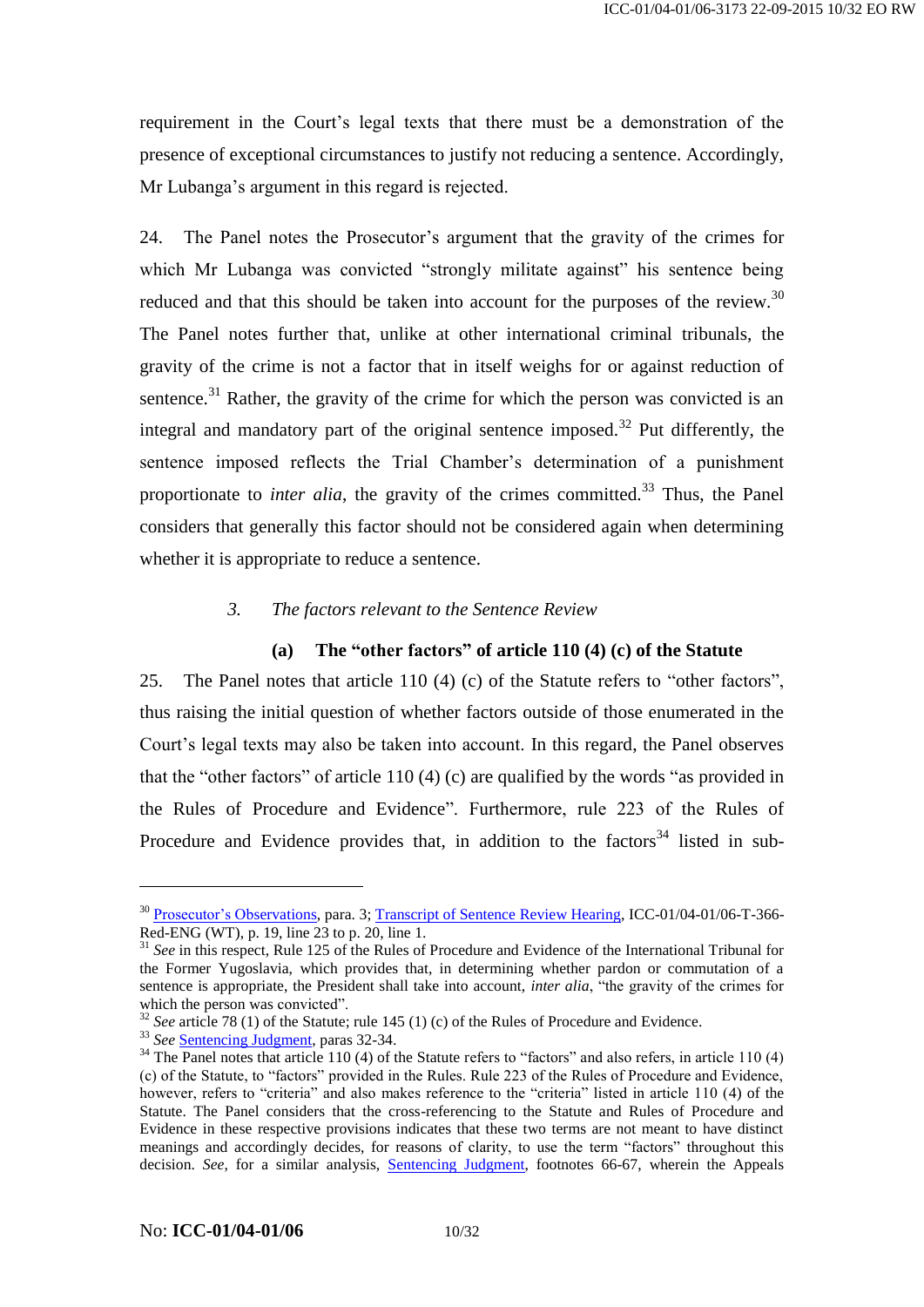paragraphs  $(a) - (e)$ , the Panel "shall take into account the criteria listed in article 110, paragraph 4 *(a) and (b)*" (emphasis added). Of note, is that this rule does not provide that the factors in article 110 (4) (c) also be taken into account. Accordingly, the Panel considers that the "other factors" of article 110 (4) (c) of the Statute refers to those factors listed in rule 223 (a) – (e) of the Rules of Procedure and Evidence.<sup>35</sup> Therefore, the factors that can be taken into account for purposes of considering whether to reduce a sentence are, in principle, those set out in the Court's legal texts.

26. In this regard, the Panel notes Mr Lubanga's argument that the fact that he has served two thirds of his sentence is a relevant factor.<sup>36</sup> Mr Lubanga asserts that, at other international criminal tribunals, "the majority of people convicted have been released after serving two thirds of their sentence" and that some have been released on the basis of that factor alone, even where none of the other conditions for early release were met.<sup>37</sup> According to Mr Lubanga, "this factor is considered preponderant when examining an application for early release".<sup>38</sup>

27. As to Mr Lubanga's argument that there is a presumption of release once two thirds of a sentence has been served or that this is a relevant factor for the purpose of a review of sentence, the Panel recalls that the applicable law at the Court is, in the first

Chamber determined that, despite the use of differing terminology, the "considerations" laid out in rule 145 (1) (c) of the Rules of Procedure and Evidence are in fact "factors" in the same sense as the factors of article 78 (1) of the Statute.

<sup>&</sup>lt;sup>35</sup> The Panel notes that this interpretation is shared by commentators on the Court's legal texts. *See* A. Oehmichen, ["Commentary Rome Statute: Part 10"](https://www.legal-tools.org/doc/f979de/), *in Commentary on the Law of the International Criminal Court,* Case Matrix Network, at p. 817 ("As sub-paragraph c) makes reference to the Rules of Procedure and Evidence, the "other factors" referred to here are those listed under Rule 223 RPE. The wording "other factors establishing a clear and significant change of circumstances sufficient to justify the reduction of sentence" is formulated in such an open manner that it could also comprise additional factors not mentioned in Rule 223. However, the explicit reference to the RPE as well as the clear guidance of Rule 223 RPE that "one or more of the following factors must be present" clarifies that the list of Art.  $110(4)$ , read in conjunction with Rule 223, is – unlike Rule 125 ICTY Statute/Rule 126 ICTR statute – exhaustive." [Footnotes omitted.]); E. Gumboh, ["The Penalty of Life](https://www.legal-tools.org/doc/c2fda6/)  [Imprisonment under International Criminal Law"](https://www.legal-tools.org/doc/c2fda6/), *11 African Human Rights Law Journal* (2011), at  $p.\overline{88}$ .

[Mr Lubanga's Observations,](https://www.legal-tools.org/doc/19bd41/) para. 10.

<sup>&</sup>lt;sup>37</sup> [Mr Lubanga's Observations,](https://www.legal-tools.org/doc/19bd41/) para. 10, referring to *Prosecutor v. Mlađo Radić*, "Public redacted [version of 13 February 2012 Decision of the President on early release of Mlađo Radić"](http://www.legal-tools.org/doc/39a3dd/), 9 January 2013, IT-98-30/1-ES, para. 30; [Transcript of Sentence Review Hearing,](http://www.legal-tools.org/doc/6fb6bc/) ICC-01/04-01/06-T-366-Red-ENG (WT), p. 5, lines 10-12.

<sup>38</sup> [Mr Lubanga's Observations,](https://www.legal-tools.org/doc/19bd41/) para. 10, referring to *Prosecutor v. Miodrag Jokić*, ["Decision of the](http://www.legal-tools.org/doc/86aebd/)  [President on request for early release"](http://www.legal-tools.org/doc/86aebd/), 1 September 2008, IT-01-42/1-ES (hereinafter: "*Jokić* Decision"), para. 16.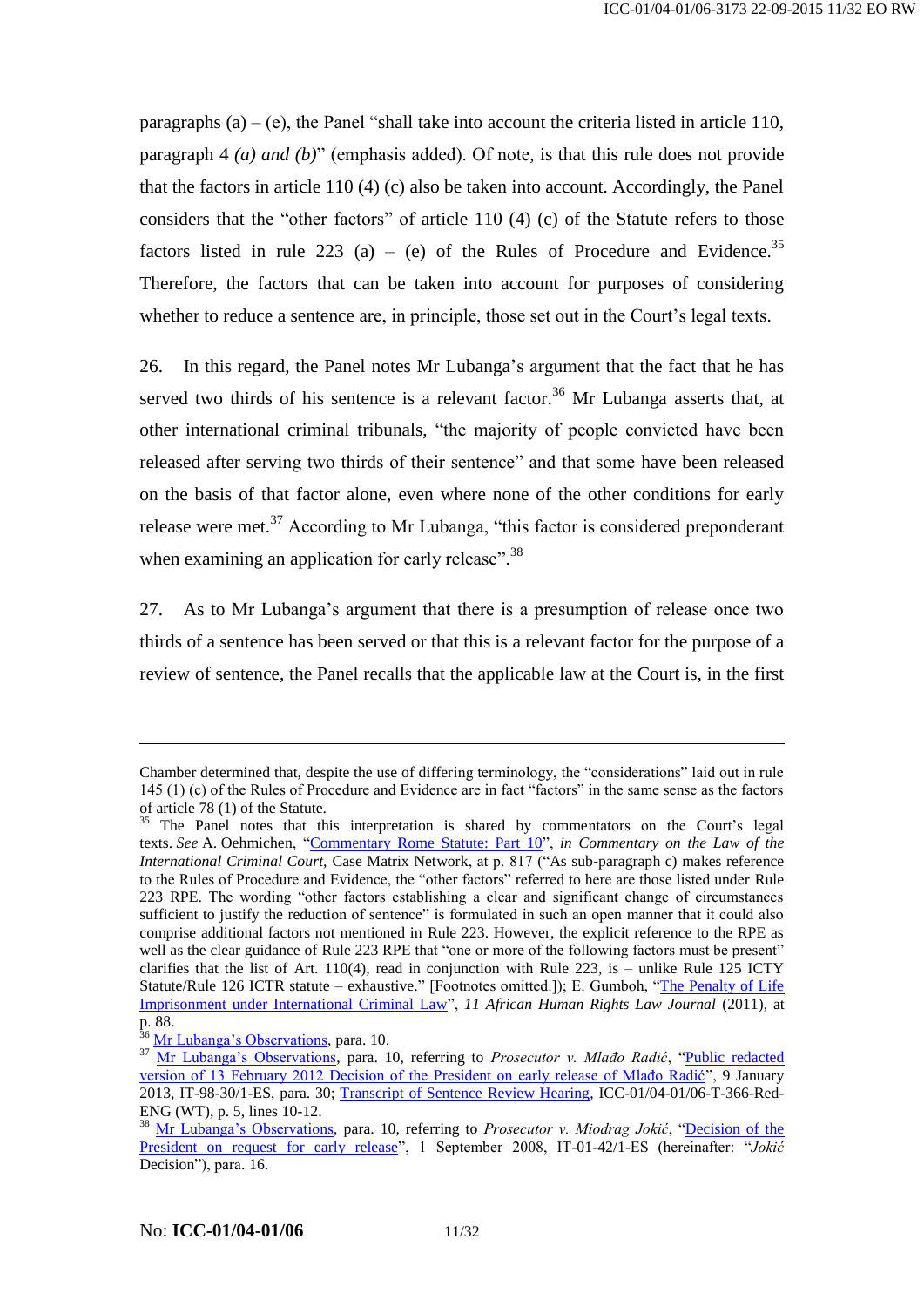place, the Statute.<sup>39</sup> Furthermore, while the case-law of other international tribunals may be of interest, the Panel notes that legal regimes for early release at the tribunals referred to by Mr Lubanga differ from the Court's legal regime. Under the Court's legal framework, the two-third threshold serves as a trigger mechanism for the commencement of the sentence review under article 110 (3) of the Statute.<sup>40</sup> Additionally, article 110 (4) of the Statute and rule 223 of the Rules of Procedure and Evidence, do not include this factor, nor does a plain reading of these provisions support the notion of a "presumption of early release" based on the fact that two thirds of a sentence have been served. Accordingly, Mr Lubanga's arguments in this regard are rejected.

### **(b) The time frame during which the presence of a factor may be taken into account by the Panel**

28. Article 110 (4) (c) of the Statute provides in relevant part that the Panel may reduce the sentence if it finds "other factors establishing a clear and significant *change of circumstances* sufficient to justify the reduction of sentence" (emphasis added). As set out above, $41$  the Panel has determined that these "other factors" are, in principle, those listed in rule 223 of the Rules of Procedure and Evidence. The Panel also notes that each factor in rule 223 of the Rules of Procedure and Evidence contains the phrase "the sentenced person". Two of those factors will be considered for the first time for the purpose of the review of sentence: the prospect of resocialization and successful resettlement of the sentenced person under rule 223 (b) of the Rules of Procedure and Evidence, and whether the early release of the sentenced person would give rise to significant social instability under rule 223 (c) of the Rules of Procedure and Evidence. Accordingly, the Panel considers that it is necessary to find that there are changed circumstances in relation to the factors listed in rule 223 (a) (d) and (e) of the Rules of Procedure and Evidence from the time that the sentence was imposed.

<sup>39</sup> *Supra* para[. 23.](#page-8-0)

<sup>40</sup> *Supra* para[. 20.](#page-7-0)

<sup>41</sup> *Supra* para[. 25.](#page-9-0)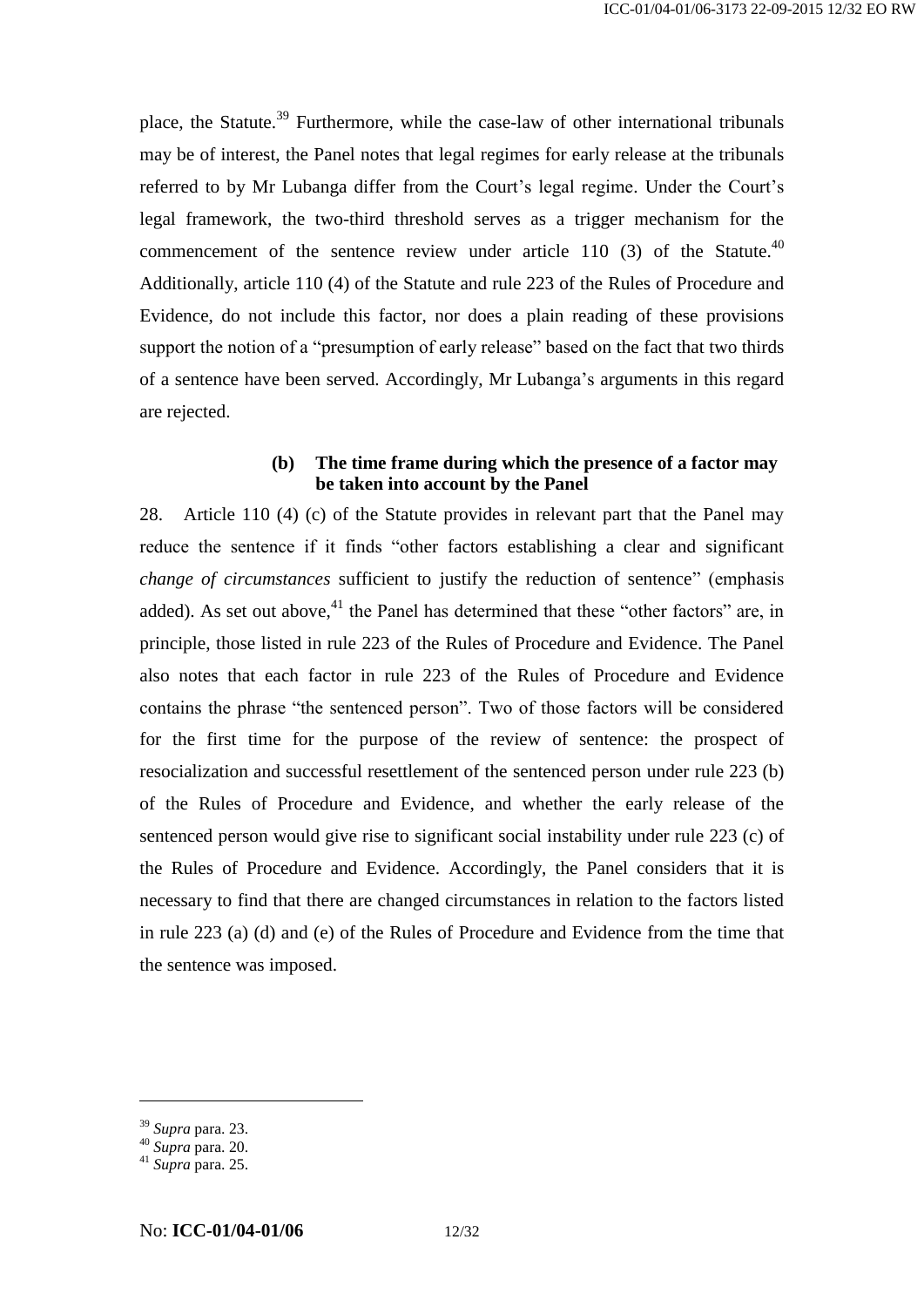### **(c) Information concerning factors under article 110 (4) (a) – (b) already taken into account in the sentencing decision**

29. The Panel notes that the requirement of "clear and significant change of circumstances" is not replicated in the factors under article 110 (4) (a) and (b) of the Statute. This raises the question of whether information relevant to these factors already taken into account in sentencing can be taken into account again for purposes of reduction of sentence. In this regard, the Prosecutor submits that "[o]rdinarily any cooperation that took place before conviction and was already considered at sentencing and does not continue post-conviction should not be considered again to reduce the sentence".<sup>42</sup>

<span id="page-12-0"></span>30. The Panel concurs with the Prosecutor's submission and notes in this regard that cooperation with the Court is a potential mitigating circumstance pursuant to rule 145 (2) (a) (ii) of the Rules of Procedure and Evidence. Thus, cooperation or assistance, which does not continue post-conviction and which was taken into account in imposing the original sentence, will not generally be taken into account for purposes of reducing that same sentence. However, in so holding, the Panel emphasises that the fact that a person's cooperation or assistance has not continued post-conviction and was taken into account in the original sentence may not always result in the automatic non-consideration of these acts. This is because the full impact of a person's cooperation or assistance, even where it does not continue postconviction, may only become apparent post-sentence. The ability to accurately assess the impact of a person's cooperation with the Court or his or her assistance in other cases is mainly dependent upon the timing of the Court's investigations and prosecutions, as opposed to the date when the sentence is imposed. Thus, the original sentence imposed may not fully capture the extent of the assistance provided, the benefit it provides to victims, nor the degree to which it furthered the Court's investigations and prosecutions. Accordingly, whether information taken into account at sentencing, regarding a person's cooperation with the Court or assistance in enabling the enforcement of judgments and orders in other cases, is relevant to a review of sentence under article 110 of the Statute, should be assessed on a case by case basis.

<sup>&</sup>lt;sup>42</sup> [Transcript of Sentence Review Hearing,](http://www.legal-tools.org/doc/6fb6bc/) ICC-01/04-01/06-T-366-Red-ENG (WT), p. 15, lines 4-8.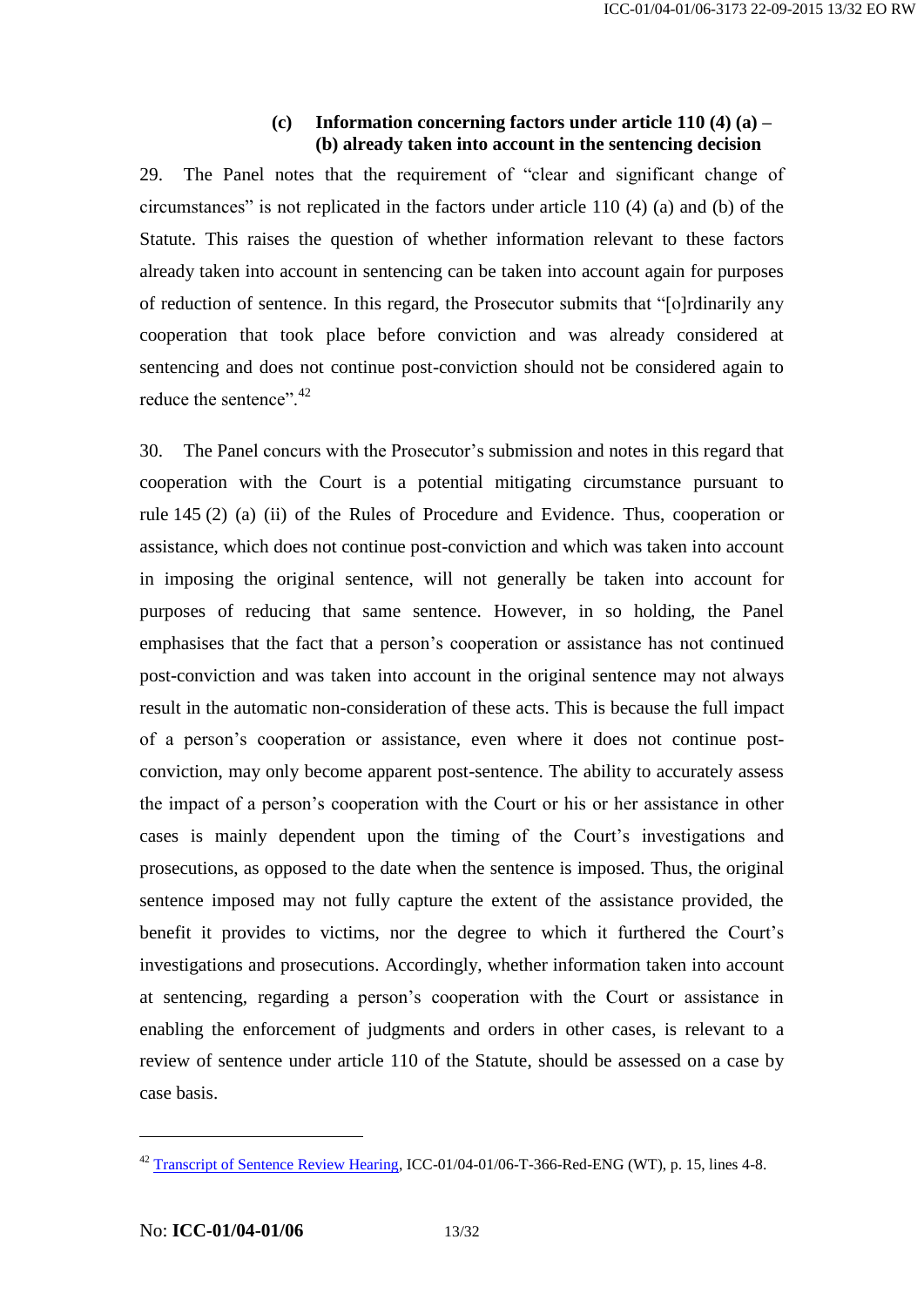#### **(d) The burden to establish the presence of a relevant factor**

31. The Prosecutor argues that the burden to demonstrate that reduction of sentence is warranted rests "squarely on the person seeking release"<sup>43</sup> and, "if a convicted person cannot demonstrate in clear and conclusive terms that any of the statutory conditions warranting a reduction of sentence are met, then no such reduction can be ordered". 44

32. The Panel considers that the Prosecutor's submissions in this regard slightly misconceive the nature of the Sentence Review proceedings. The Panel recalls that, unlike at the *ad hoc* tribunals and many domestic jurisdictions, the review of sentence at the Court is not triggered by a request from the sentenced person, but rather is a mandatory *proprio motu* review undertaken by the panel of judges appointed by the Appeals Chamber for that purpose.<sup>45</sup> While a sentenced person clearly has a strong interest in presenting information sufficient to establish the presence of factors justifying a reduction of his or her sentence, this does not equate to a burden of proof as such.<sup>46</sup> In this regard, the Panel notes that a sentenced person may not have access to or be able to provide all of the necessary information relevant to the factors laid out in article 110 (4) of the Statute and rule 223 of the Rules of Procedure and Evidence. Indeed, it is for this reason that the Panel decided to seek observations on the relevant factors from not only the Prosecutor and the Victims, but also from the Registrar, who in turn sought the views of the DRC authorities. The Panel considers that all participants in the Sentence Review, not only the sentenced person, are required to

<sup>&</sup>lt;sup>43</sup> [Transcript of Sentence Review Hearing,](http://www.legal-tools.org/doc/6fb6bc/) ICC-01/04-01/06-T-366-Red-ENG (WT), p. 12, lines 17-18. <sup>44</sup> [Transcript of Sentence Review Hearing,](http://www.legal-tools.org/doc/6fb6bc/) ICC-01/04-01/06-T-366-Red-ENG (WT), p.12, line 24 to p.

<sup>13,</sup> line 2.

<sup>45</sup> *Supra* para[. 20.](#page-7-0)

<sup>&</sup>lt;sup>46</sup> While not binding authority, the Panel notes that some national jurisdictions similarly do not place a burden of proof upon sentenced persons in their respective early release proceedings. *See* United Kingdom, High Court of Justice, *R. (on the application of Sturnham) v Parole Board for England and Wales*, 14 March 2011, [2011] EWHC 938 (Admin), para. 27, where it was determined that no burden of proof existed in the parole review of an individual serving a life sentence as it was for the parole board to inquire into matters submitted before it in order to satisfy itself whether the confinement of the sentenced person was no longer necessary; United Kingdom, House of Lords, *Regina v Lichniak,* 25 November 2002, [2002] UKHL 47, paras 8, 16, explaining that the parole board is an independent body conducting an administrative proceeding, therefore casting doubt upon whether a burden of proof lies upon the sentenced person; United Kingdom, Court of Session, *Alexander Birrell v Parole Board of Scotland*, 30 November 2006, [2007] S.L.T. 440, para. 44, indicating that there is no adversarial element to the parole proceeding. *See also* A. Gualazzi, et. al., "'Back door sentencing' in Italy: common reasons and main consequences for the recall of prisoners", 4.1 European Journal of Probation (2012), p.73, at p.82, detailing the Italian early release procedure involving an administrative determination of a Surveillance Judge without hearing any participants or defence lawyers.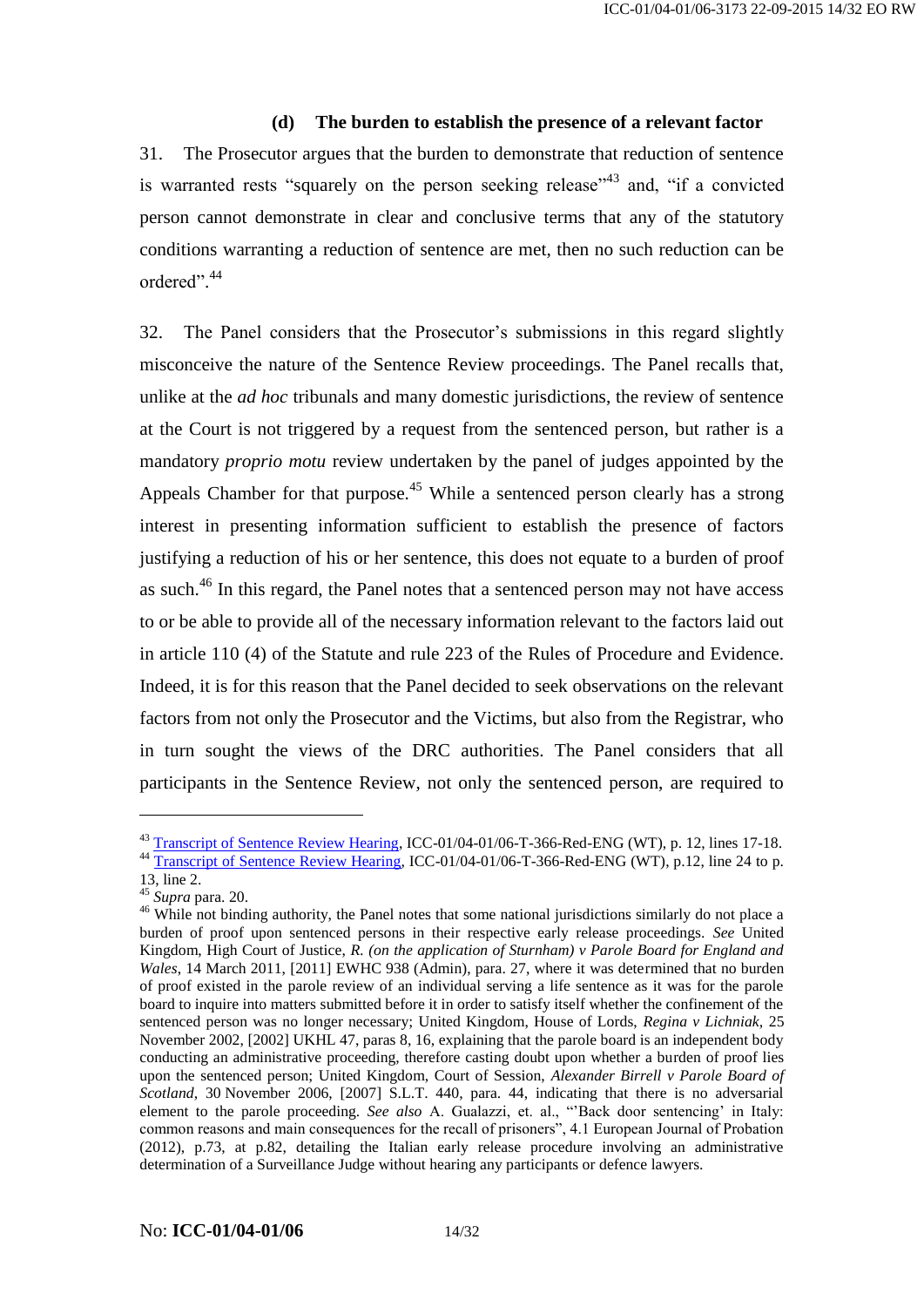provide any information in their possession, whether weighing for or against release, relevant to the factors of article 110 (4) and rule 223 of the Rules of Procedure and Evidence. On the basis of all of the relevant information provided, the Panel will determine if any of the factors set out in the Court's legal framework are present and, if so, whether they justify a reduction of sentence.

# **B. Review of Mr Lubanga's sentence**

33. Below, the Panel will assess each of the factors under article 110 (4) of the Statute and rule 223 of the Rules of Procedure and Evidence to determine whether any of these factors are present. In making this determination, the Panel has taken into account all of the information submitted in writing and orally from the Sentence Review participants, as well as from the Registrar and the DRC authorities, that is of relevance to each factor. In this regard, the Panel has carefully considered all of the submissions, even if they are not exhaustively summarised in the sections below.<sup>47</sup>

> *1. Article 110 (4) (a): The early and continuing willingness of the person to cooperate with the Court in its investigations and prosecutions*

### **(a) Submissions of the participants**

34. Mr Lubanga submits that this factor is satisfied.<sup>48</sup> He argues that, while he has not acknowledged guilt, he nonetheless has "always shown a firm desire to cooperate with the Court".<sup>49</sup> In this respect, he points out that, in the Sentencing Decision, the Trial Chamber noted his constant cooperation with the Court during the proceedings, even when the Prosecutor's conduct had put unjustified and considerable pressure on him.<sup>50</sup> Mr Lubanga argues that his conduct was "exemplary" throughout the trial proceedings and that he always cooperated despite "the difficult circumstances" in which his trial took place, referring in particular to the delay in the trial and the two stays of proceedings.<sup>51</sup> Mr Lubanga argues that, even if some examples of his

 $47$  For example, where a participant has stated that they have no information in relation to a particular factor or that another participant is better suited to provide information in relation to a particular factor, these submissions are not reproduced below.

<sup>&</sup>lt;sup>48</sup> [Mr Lubanga's Observations,](https://www.legal-tools.org/doc/19bd41/) para. 19.

<sup>&</sup>lt;sup>49</sup> [Mr Lubanga's Observations,](https://www.legal-tools.org/doc/19bd41/) para. 14.

<sup>&</sup>lt;sup>50</sup> [Mr Lubanga's Observations,](https://www.legal-tools.org/doc/19bd41/) para. 15, referring to <u>Sentencing Decision</u>, para. 97.

<sup>&</sup>lt;sup>51</sup> [Mr Lubanga's Observations,](https://www.legal-tools.org/doc/19bd41/) paras 14-15; [Transcript of Sentence Review Hearing](http://www.legal-tools.org/doc/6fb6bc/) ICC-01/04-01/06-T-366-Red-ENG (WT), p. 6, line 1 to p. 7, line 18.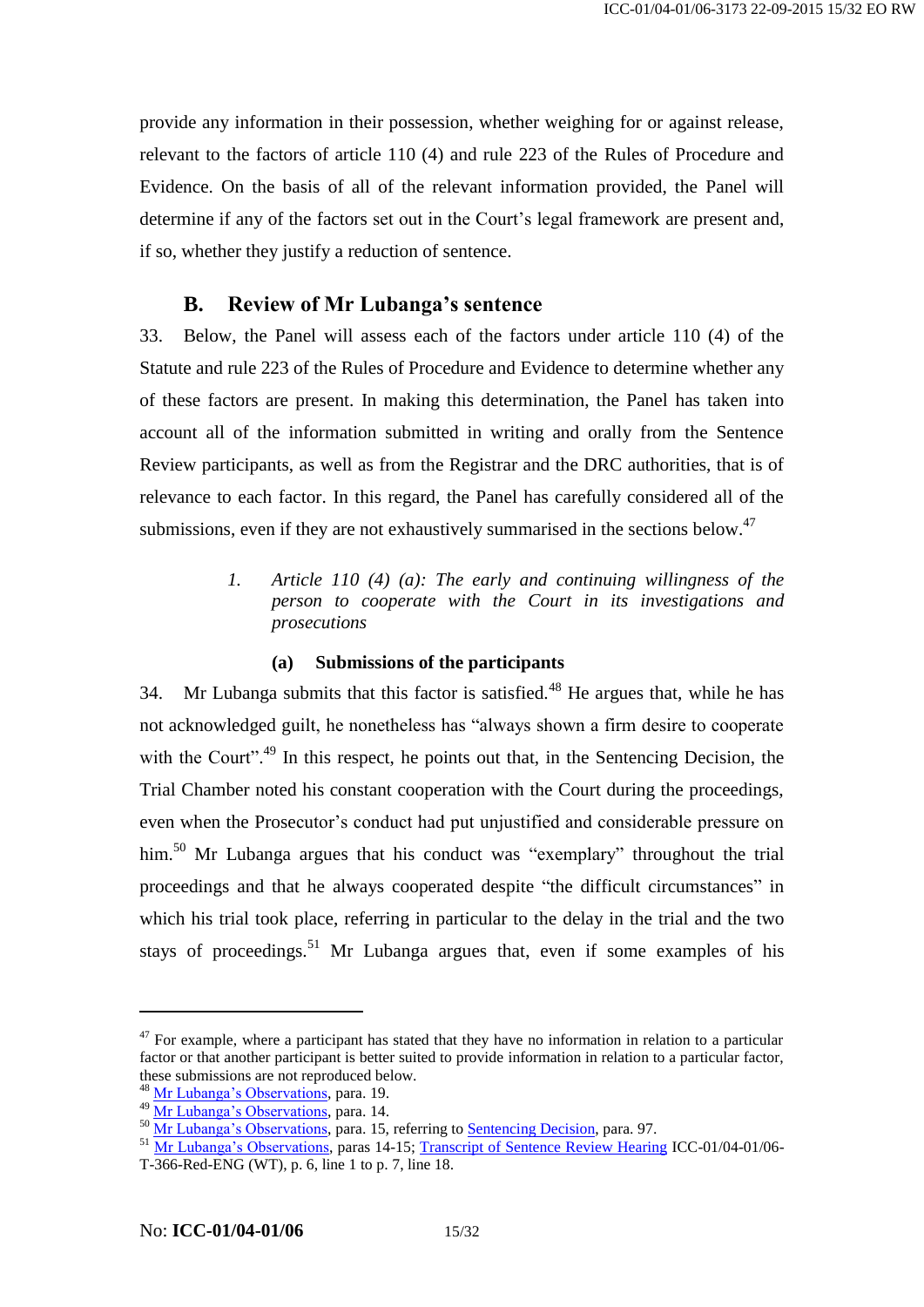cooperation during trial were taken into account in the Sentencing Decision, they can also be considered in the Sentence Review. 52

35. The Prosecutor submits that Mr Lubanga has not demonstrated an 'early and continuing willingness' to cooperate with the Court.<sup>53</sup> She argues that the Trial Chamber's finding regarding Mr Lubanga's respectful and cooperative conduct throughout the proceedings does not amount to the cooperation envisaged under article 110 (4) (a) of the Statute.<sup>54</sup> She adds that a plain reading of this provision indicates that this factor is framed broadly to include proceedings that were not against the convicted person.<sup>55</sup> She argues that any other interpretation "would lead to absurd consequences", such as that every convicted person at this Court exhibiting good behavior during the court proceedings would be eligible for a reduction in sentence at the two thirds mark.<sup>56</sup> The Prosecutor argues that the case-law of other international criminal tribunals supports a "more expansive understanding" of the notion of cooperation in article 110 (4) (a) of the Statute.<sup>57</sup> She submits that, according to this case law, a convicted person is "at a minimum, expected to provide testimony, interviews and/or a guilty plea for their cooperation to be counted towards early release".<sup>58</sup> In other words, the actions of the convicted person "should impact 'the efficient administration of justice".<sup>59</sup>

<sup>52</sup> [Mr Lubanga's Observations,](https://www.legal-tools.org/doc/19bd41/) para. 18.

<sup>&</sup>lt;sup>53</sup> [Prosecutor's Observations,](http://www.legal-tools.org/doc/1840d8/) para. 7; [Transcript of Sentence Review Hearing,](http://www.legal-tools.org/doc/6fb6bc/) ICC-01/04-01/06-T-366-Red-ENG (WT), p. 14, lines 16-17.

<sup>&</sup>lt;sup>54</sup> [Prosecutor's Observations,](http://www.legal-tools.org/doc/1840d8/) para. 7, referring to [Sentencing Decision,](https://www.legal-tools.org/doc/c79996/) para. 91; Transcript of Sentence [Review Hearing,](http://www.legal-tools.org/doc/6fb6bc/) ICC-01/04-01/06-T-366-Red-ENG (WT), p. 14, line 25 to p. 15, line 3; p. 15, lines 9- 20.

<sup>&</sup>lt;sup>55</sup> [Prosecutor's Observations,](http://www.legal-tools.org/doc/1840d8/) para. 7.

<sup>56</sup> [Prosecutor's Observations,](http://www.legal-tools.org/doc/1840d8/) para. 7.

<sup>&</sup>lt;sup>57</sup> Prosecuto<u>r's Observations</u>, para. 8.

<sup>58</sup> [Prosecutor's Observations,](http://www.legal-tools.org/doc/1840d8/) para. 8, referring to ICTR, *The Prosecutor v. Michel Bagaragaza*, ["Decision on the early release of Michel Bagaragaza"](http://www.legal-tools.org/doc/0719fb/), ICTR-05-86-S, 24 October 2011 (hereinafter: "*Bagaragaza* Decision"), paras 11-14; ICTR, *The Prosecutor v. Juvénal Rugambarara*, ["Decision on the Early Release Request of Juvénal Rugambarara"](http://www.legal-tools.org/doc/a7cfee/), 8 February 2012, ICTR-00-59 (hereinafter: "*Rugambarara* Decision"), paras 8-10; MICT, *Prosecutor v. Omar Serushago*, ["Public](http://www.legal-tools.org/doc/cf44a8/)  [Redacted Version of Decision of the President on the Early Release of Omar Serushago"](http://www.legal-tools.org/doc/cf44a8/), 13 December 2012, MICT-12-28-ES, paras 23-30; MICT, *Prosecutor v. Paul Bisengimana*, ["Decision of the](https://www.legal-tools.org/doc/c9adfb/)  [President on early release of Paul Bisengimana and on motion to file a public redacted application"](https://www.legal-tools.org/doc/c9adfb/), (public redacted version), 11 December 2012, MICT-12-07 (hereinafter: "*Bisengimana* Decision"), paras 28-31; MICT, *Prosecutor v. Ranko Češić*, ["Public redacted version of the 30 April 2014 Decision](http://www.legal-tools.org/doc/cc45ad/)  [of the President on the Early Release of Ranko Češić"](http://www.legal-tools.org/doc/cc45ad/), 28 May 2014, MICT-14-66-ES, paras 22-24; ICTY, *Prosecutor v. Predrag Banović*, ["Decision of the President on commutation of Sentence"](http://www.legal-tools.org/doc/5218b9/), 3 September 2008, IT-02-65/1-ES, paras 13-14; ICTY, *Prosecutor v. Dusko Sikirica, Damir Dosen and Dragan Kolundzija,* ["Order of the President on the early release of Damir Došen"](http://www.legal-tools.org/doc/0c6876/), dated 28 February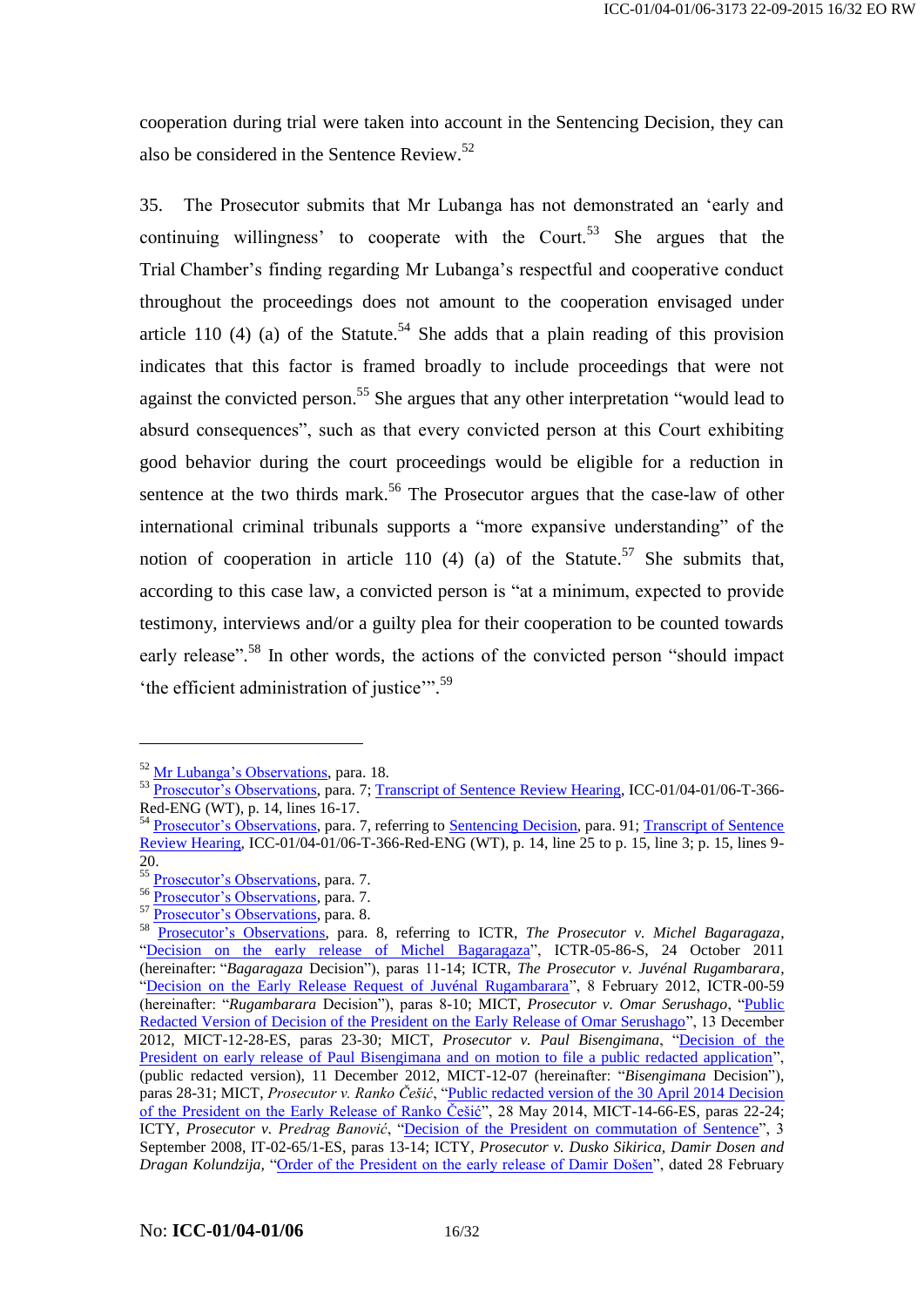#### **(b) Determination of the Panel**

36. The Panel recalls that article 110 (4) (a) of the Statute refers to the "early and *continuing* willingness of the person to cooperate" (emphasis added) with the Court's investigations and prosecutions. In this respect, the Panel notes that Mr Lubanga's cooperation during trial was taken into account in the Sentencing Decision as a mitigating factor, including during "particularly onerous circumstances" due to certain actions of the Prosecutor. <sup>60</sup> As set out above, this does not mean that this cooperation *per se* cannot be taken into account in the Sentence Review. <sup>61</sup> However, in their respective observations, neither Mr Lubanga nor the Prosecutor identifies any cooperation or willingness to cooperate from Mr Lubanga that continued beyond the conviction and imposition of sentence. In this same respect, the Panel has not been presented with any information that the cooperation taken into account in the Sentencing Decision has had any additional post-sentence impact on the Court's investigations or prosecutions. As such, in light of the relevant information, the acts of cooperation pointed to by Mr Lubanga do not qualify as "an early and continuing willingness to cooperate" within the meaning of article 110 (4) (a) of the Statute.

37. Accordingly, on the basis of all of the information received, the Panel finds that the article 110 (4) (a) factor of an early and continuing willingness to cooperate with the Court's investigations and prosecutions is not present for purposes of determining whether it is appropriate to reduce Mr Lubanga's sentence.

> *2. Article 110 (4) (b): The voluntary assistance of the person in enabling the enforcement of the judgements and orders of the Court in other cases, and in particular providing assistance in locating assets subject to orders of fine, forfeiture or reparation which may be used for the benefit of victims*

#### **(a) Submissions of the participants**

38. The Prosecutor submits that Mr Lubanga has not provided any voluntary assistance to the Court within the meaning of article 110 (4) (b) of the Statute.<sup>62</sup> Furthermore, the Prosecutor argues that the currently available information relevant to

<sup>2003</sup> and registered on 7 March 2003, IT-95-8-ES, pp. 3-4; *Jokić* [Decision,](http://www.legal-tools.org/doc/86aebd/) para. 15; [Transcript of](http://www.legal-tools.org/doc/6fb6bc/)  [Sentence Review Hearing,](http://www.legal-tools.org/doc/6fb6bc/) ICC-01/04-01/06-T-366-Red-ENG (WT), p. 14, lines 21-24.

<sup>59</sup> [Prosecutor's Observations,](http://www.legal-tools.org/doc/1840d8/) para. 8, referring to *[Bisengimana](https://www.legal-tools.org/doc/c9adfb/)* Decision, para. 30.

<sup>&</sup>lt;sup>60</sup> [Sentencing](http://www.legal-tools.org/doc/c79996/) Decision, para. 91.

<sup>61</sup> *Supra* para[. 30.](#page-12-0)

<sup>62</sup> [Prosecutor's Observations,](http://www.legal-tools.org/doc/1840d8/) para. 10.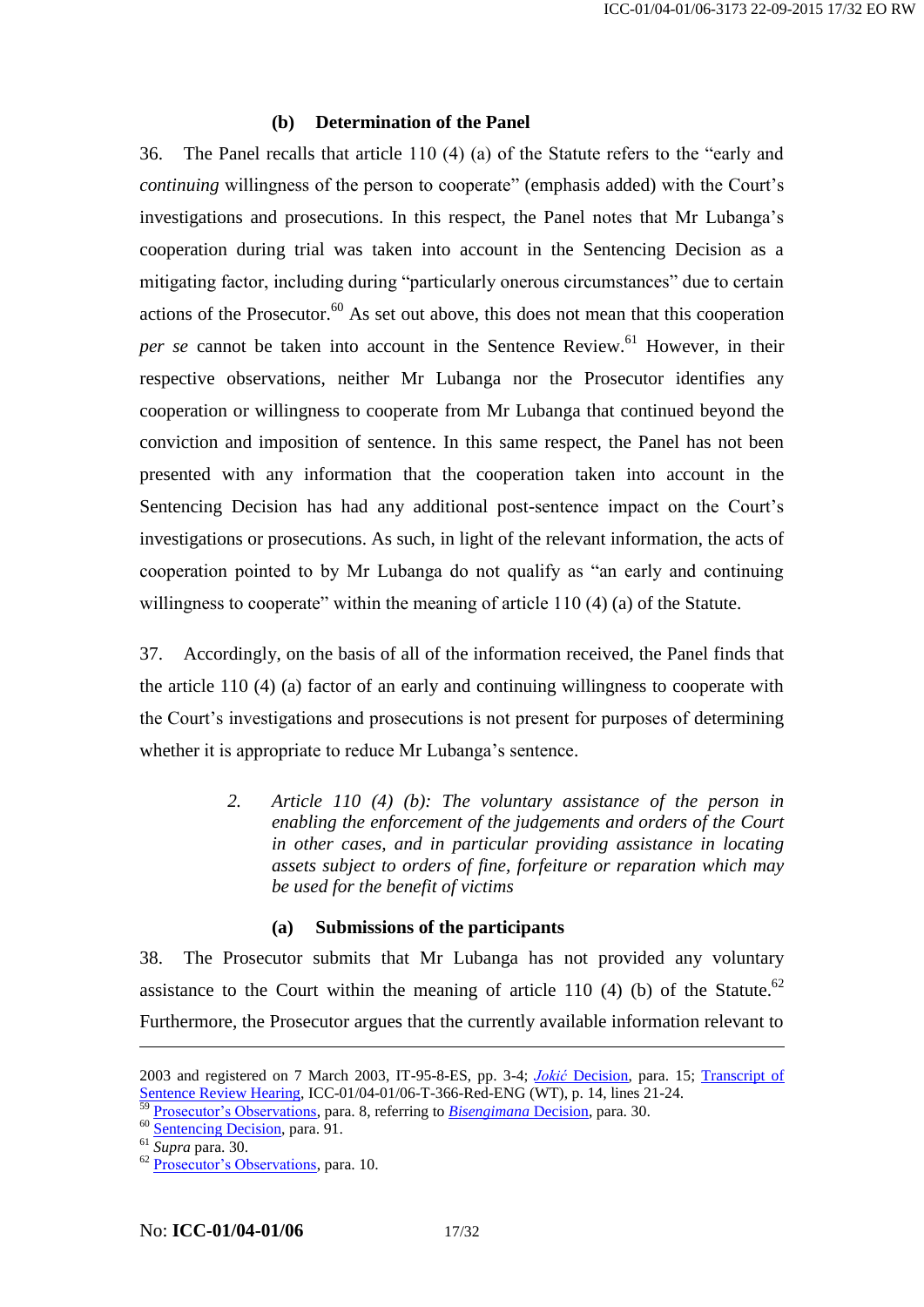Mr Lubanga's alleged involvement in witness interference in the *Ntaganda* case "shows that Mr Lubanga's suspected actions potentially subverted the efficient administration of justice in another case".<sup>63</sup>

39. Mr Lubanga does not make any submissions relevant to voluntary assistance that he has given in relation to enforcing the judgments and orders of the Court in another case. However, in relation to the allegations against him in the *Ntaganda* case, Mr Lubanga asserts that he has had "no inappropriate contacts with potential [Prosecutor's] witnesses" and that the Panel cannot take these "groundless allegations" into account.<sup>64</sup> In this regard, Mr Lubanga points out the preliminary nature of the allegations and Trial Chamber VI's determinations thereon, as well noting that he has not been charged on the basis of these allegations.<sup>65</sup>

#### **(b) Determination of the Panel**

40. The Panel is mindful of the preliminary nature of the allegations against Mr Lubanga with respect to his actions in relation to the *Ntaganda* case. However, the Panel notes that the chapeau of article 110 (4) of the Statute requires it to first inquire into the presence of the factors listed therein. In this sense, the Panel considers that, before further addressing these allegations and whether they demonstrate *interference*  in another case, it must first establish whether there is any evidence supporting a finding of the presence of *voluntary assistance* on the part of Mr Lubanga. The Panel notes that none of the participants have presented any information that could potentially establish the presence of voluntary assistance to the Court by Mr Lubanga. Accordingly, on the basis of the information received, the Panel finds that the article 110 (4) (b) factor of the voluntary assistance of Mr Lubanga in enabling the enforcement of the Court's judgments and orders in other cases is not present for purposes of determining whether it is appropriate to reduce Mr Lubanga's sentence. Having found that this factor is in any case not present, the Panel finds that there is no need for it to address the allegations of interference in the *Ntaganda* case.

<sup>&</sup>lt;sup>63</sup> [Transcript of Sentence Review Hearing,](http://www.legal-tools.org/doc/6fb6bc/) ICC-01/04-01/06-T-366-Red-ENG (WT), p. 15, line 25 to p. 16, line 4.

<sup>&</sup>lt;sup>64</sup> [Transcript of Sentence Review Hearing,](http://www.legal-tools.org/doc/6fb6bc/) ICC-01/04-01/06-T-366-Red-ENG (WT), p. 11, lines 1-4.

 $\overline{\text{transcript}}$   $\overline{\text{transcript}}$  of Sentence Review Hearing, ICC-01/04-01/06-T-366-Red-ENG (WT), p. 9, lines 17-18; p. 10, lines 7-10.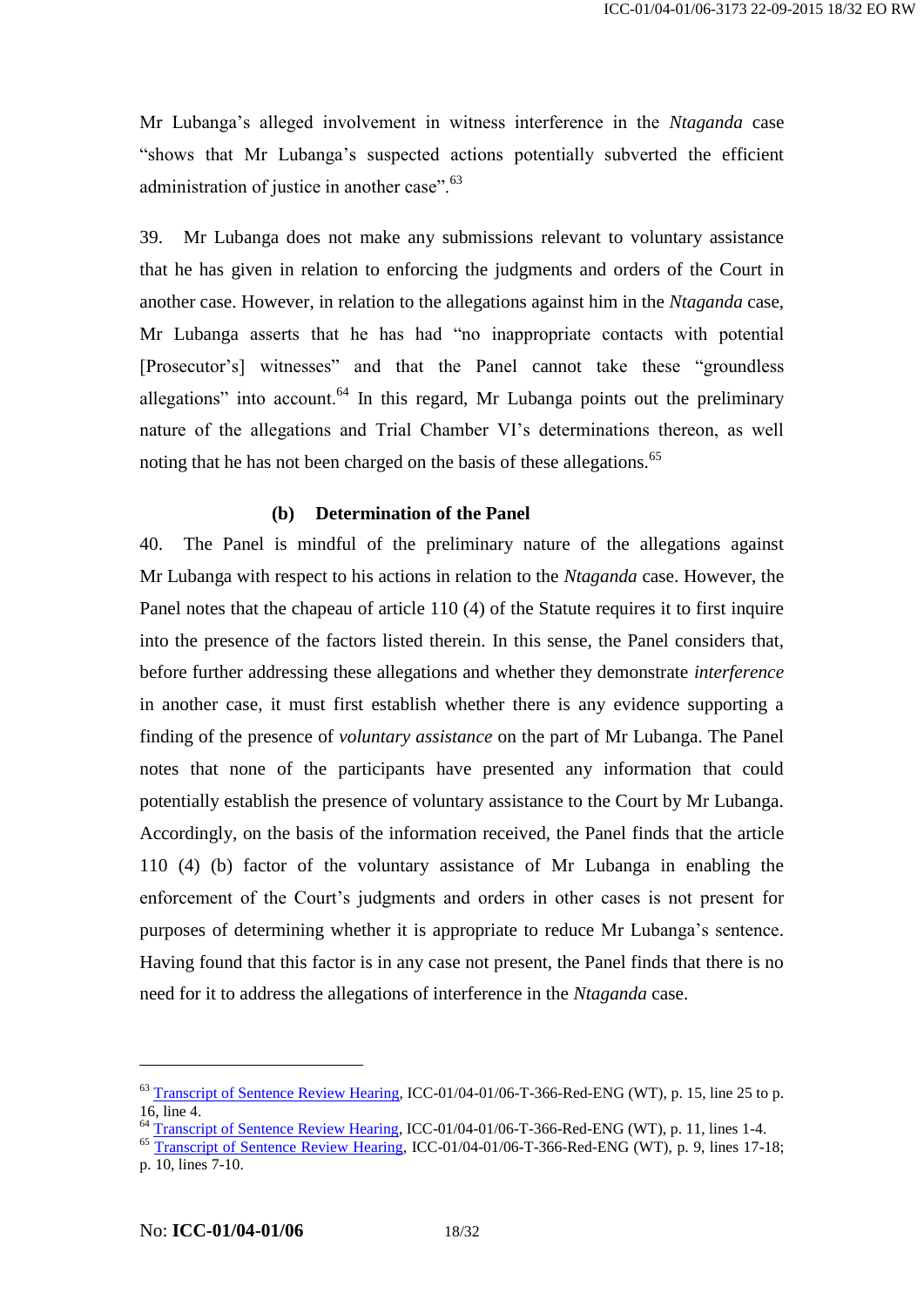*3. Rule 223 (a): The conduct of the sentenced person while in detention, which shows a genuine dissociation from his or her crime*

#### **(a) Submissions of the participants**

41. The Registrar submits that Mr Lubanga follows the Detention Centre House rules and that his overall behavior is good vis-à-vis the other detainees and the custodian and administrative staff of the Court.<sup>66</sup> However, the Registrar indicates that he has not been informed of "any speech or any conduct [of Mr Lubanga] which has showed regrets or other form of dissociation from his crime".<sup>67</sup>

42. Mr Lubanga submits that the Registrar's Observations show that he is respectful of the Detention Centre's rules and conforms to given instructions, as well as that he has conducted himself well in detention, in particular towards other detainees, the staff and administration of the Detention Centre.<sup>68</sup> According to Mr Lubanga, this demonstrates signs of rehabilitation.<sup>69</sup> At the Sentence Review Hearing, Mr Lubanga expressed remorse that "the actions [he] took [in 2002 and 2003] were not sufficient to end [the] conflict" and offered his "sincere apologies to all the victims for the suffering that they endured".<sup>70</sup> With respect to the crimes of conscripting and enlisting children under the age of fifteen years old and using them to participate actively in hostilities, Mr Lubanga stated:

I was convicted of the enrolment of children under the age of 15 and convicted of using them within armed forces. Even though we were not able to convince the judges that my actions were effective when it came to demobilisation, my convictions have not changed, to my mind, there is no place in an army for children. Unfortunately, this practice of enrolling children in armies is still a widespread one, particularly in my country, the Democratic Republic of the Congo. Thus, I stand alongside all those who have taken a public position against this practice using all conduits possible to get this message across to raise the awareness of people to help political and military leaders understand.<sup>71</sup>

43. The Prosecutor submits that in light of Mr Lubanga's "apparent reluctance to genuinely dissociate from his crimes" and his alleged criminal activity in the

<sup>66</sup> [Registrar's Observations,](http://www.legal-tools.org/doc/833c21/) para. 4.

<sup>67</sup> [Registrar's Observations,](http://www.legal-tools.org/doc/833c21/) para. 4.

<sup>&</sup>lt;sup>68</sup> [Mr Lubanga's Observations,](https://www.legal-tools.org/doc/19bd41/) para. 35.

<sup>&</sup>lt;sup>69</sup> [Mr Lubanga's Observations,](https://www.legal-tools.org/doc/19bd41/) para. 35.

<sup>&</sup>lt;sup>70</sup> [Transcript of Sentence Review Hearing,](http://www.legal-tools.org/doc/6fb6bc/) ICC-01/04-01/06-T-366-Red-ENG (WT), p. 27, lines 17-25.

<sup>&</sup>lt;sup>71</sup> [Transcript of Sentence Review Hearing,](http://www.legal-tools.org/doc/6fb6bc/) ICC-01/04-01/06-T-366-Red-ENG (WT), p. 28, lines 22 to p. 29, line 5.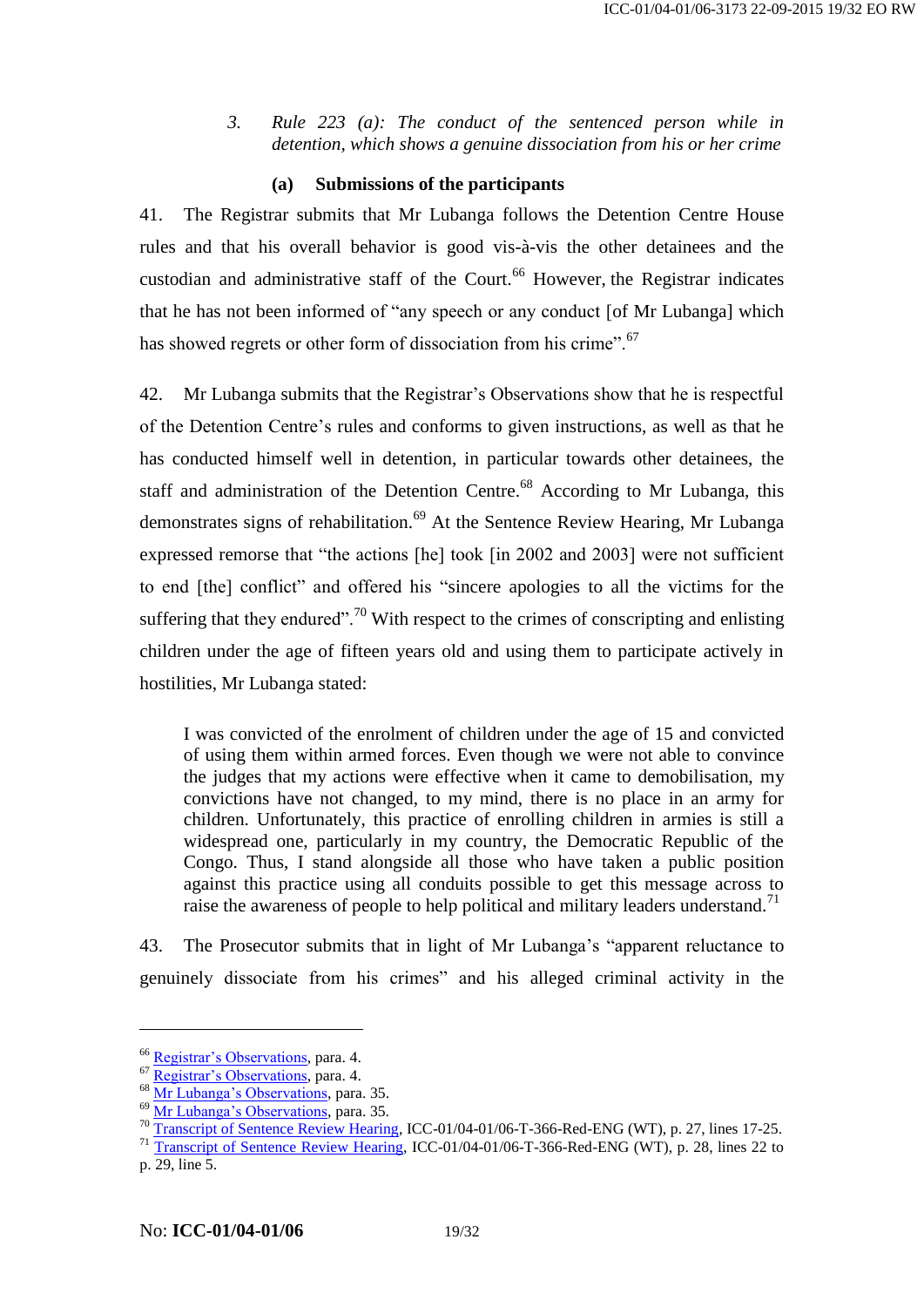*Ntaganda* case from the Detention Centre, "his conduct cannot be considered to warrant any early release".<sup>72</sup> The Prosecutor argues that the record does not demonstrate that Mr Lubanga has "genuinely dissociated from his crime" or that he has expressed remorse.<sup>73</sup> Referring to the Registrar's Observations, the Prosecutor argues that "merely abiding by the Detention Centre House Rules and showing good behavior *vis-à-vis* other detainees cannot qualify [Mr] Lubanga for early release".<sup>74</sup>

44. The Victims submit that Mr Lubanga's conduct does not demonstrate a genuine dissociation from his crimes.<sup>75</sup> They emphasize that during the proceedings Mr Lubanga always denied responsibility for the crimes for which he was convicted and further denied the fact that crimes had been committed.<sup>76</sup>

#### **(b) Determination of the Panel**

45. At the outset, the Panel notes that the plain meaning of this factor requires that the conduct of the sentenced person while in detention demonstrates a genuine dissociation from his or her crime. The Panel does not consider that good conduct while in detention generally or vis-à-vis other detainees and the Detention Centre staff is sufficient on its own to establish the necessary connection between this conduct and a dissociation from the crimes for which Mr Lubanga was convicted. The Panel notes that Mr Lubanga has expressed remorse for the general situation of unrest that exists in his community and that he has clearly expressed his opposition to conscripting and enlisting children under the age of fifteen years old and using them to participate actively in hostilities.

46. However, the Panel observes that there is a difference between a person expressing opposition to a particular criminal act in the abstract and that person accepting responsibility and expressing remorse for having committed those criminal acts. The Panel considers that this factor is primarily concerned with the latter, and not the former. In this regard, the Panel notes that, in his personal address, Mr Lubanga expressed remorse for being unable to "convince the judges that [his] actions

<sup>&</sup>lt;sup>72</sup> [Prosecutor's Observations,](http://www.legal-tools.org/doc/1840d8/) para. 17.

<sup>&</sup>lt;sup>73</sup> [Prosecutor's Observations,](http://www.legal-tools.org/doc/1840d8/) para. 11, referring to [Sentencing](http://www.legal-tools.org/doc/a9bd07/) Judgment, paras 61-73; Registrar's [Observations,](http://www.legal-tools.org/doc/833c21/) para. 4.

*TA* [Prosecutor's Observations,](http://www.legal-tools.org/doc/1840d8/) para. 11, referring to [Registrar's Observations,](http://www.legal-tools.org/doc/833c21/) para. 4.

<sup>75</sup> [Victims' Observations,](http://www.legal-tools.org/doc/ff5106/) para. 9.

<sup>76</sup> [Victims' Observations,](http://www.legal-tools.org/doc/ff5106/) para. 9.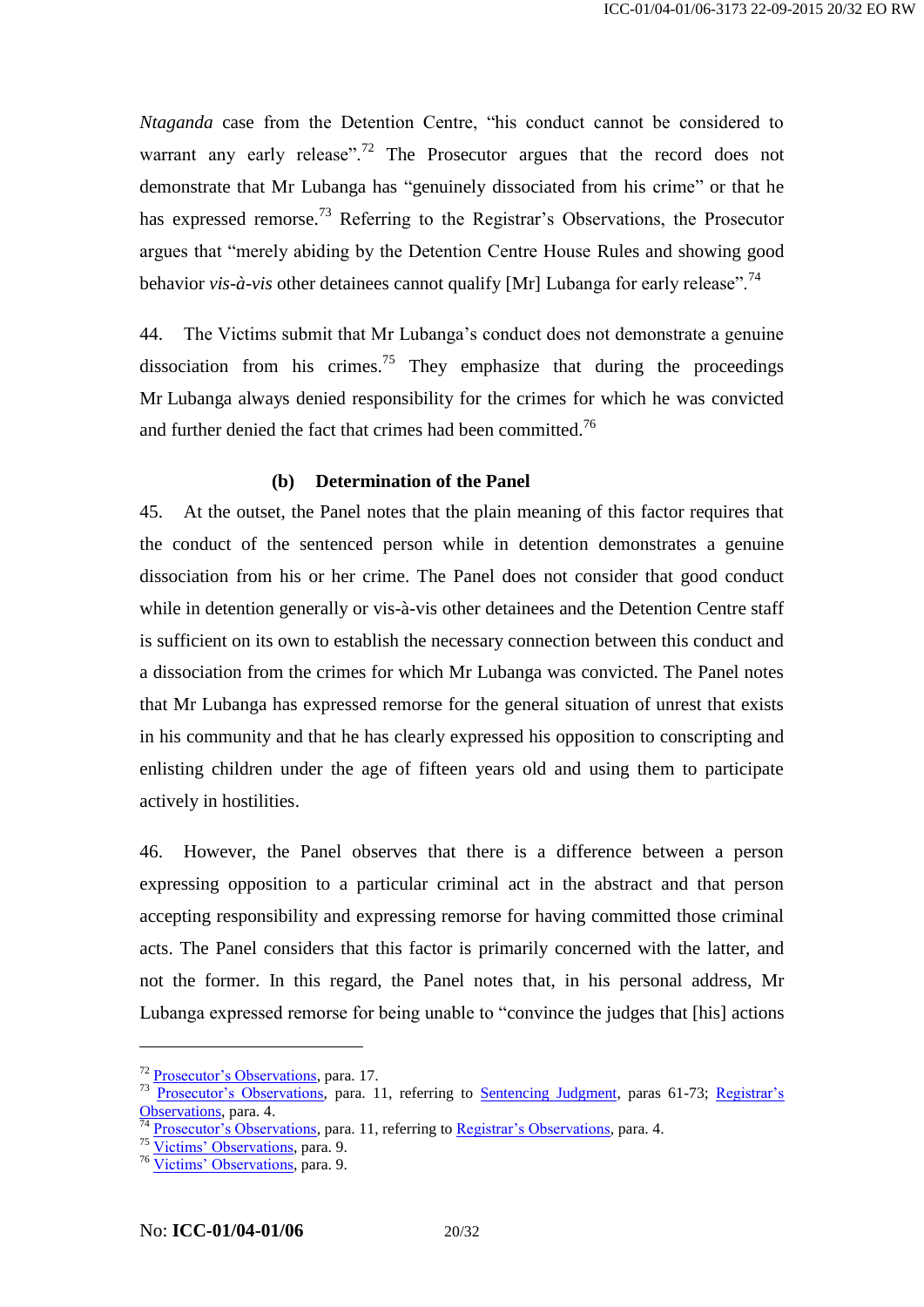were effective when it came to demobilisation [of child soldiers]", but did not acknowledge his own culpability for conscripting and enlisting children under the age of fifteen years old and using them to participate actively in hostilities or express remorse or regret to the victims of the crimes *for which he was convicted*. The Panel considers that this indicates that Mr Lubanga has not, as submitted by the Prosecutor and the Victims, genuinely dissociated from his crimes.

47. Accordingly, on the basis of the information received, the Panel finds that there is no indication that Mr Lubanga's conduct while in detention shows a genuine dissociation from his crimes within the meaning of rule 223 (a) of the Rules of Procedure and Evidence for the purpose of determining whether it is appropriate to reduce his sentence.

### *4. Rule 223 (b): The prospect of the resocialization and successful resettlement of the sentenced person*

#### **(a) Submissions of the participants**

48. Mr Lubanga submits that factors in favour of the release of a convicted person are whether the person is married, has children and has maintained contact with his or her family.<sup>77</sup> In this regard, he submits that he is married, has eight children and is the guardian of another child.<sup>78</sup> He argues that he has maintained contact with his wife and children almost on a daily basis since his detention at the Court, and that they visit him regularly.<sup>79</sup> Mr Lubanga submits that, if his sentence is reduced, he plans to resume post-graduate studies in psychology at the University of Kisangani,<sup>80</sup> where he intends to study inter-ethnic conflicts with a goal to identifying "stereotypes [and] prejudices" in order for the various "tribal groups to live together in harmony".<sup>81</sup> He avers that the vice-chancellor of the University of Kisangani does not oppose his

<sup>&</sup>lt;sup>77</sup> [Mr Lubanga's Observations,](https://www.legal-tools.org/doc/19bd41/) para. 20, referring to ICTY, "Decision on President on early release of [Veselin Sljivancanin"](http://www.legal-tools.org/doc/3f923e/), 5 July 2011, para. 25; *[Bagaragaza](http://www.legal-tools.org/doc/0719fb/)* Decision, para. 12; ICTY, *Šljivančanin*  Decision , para. 25; ICTY, *Prosecutor v. Dusko Sikirica, Damir Dosen and Dragan Kolundzija,* ["Order](https://www.legal-tools.org/doc/89df34/)  [of the President on the early release of Dragan Kolundžija"](https://www.legal-tools.org/doc/89df34/), dated 5 December 2001 and registered on 13 December 2001, IT-95-8-S; MICT, *Prosecutor v. Dario Kordić*, ["Public redacted version of the 21](http://www.legal-tools.org/doc/e93c0e/)  [May 2014 Decision of the President on the early release of Dario Kordić"](http://www.legal-tools.org/doc/e93c0e/), 6 June 2014, MICT-14-68-ES, paras 22-23; *[Bisengimana](https://www.legal-tools.org/doc/c9adfb/)* Decision, para. 25.

<sup>78</sup> [Mr Lubanga's Observations,](https://www.legal-tools.org/doc/19bd41/) para. 21.

<sup>&</sup>lt;sup>79</sup> [Mr Lubanga's Observations,](https://www.legal-tools.org/doc/19bd41/) para. 21.

<sup>80</sup> [Mr Lubanga's Observations,](https://www.legal-tools.org/doc/19bd41/) para. 22.

<sup>81</sup> [Transcript of Sentence Review Hearing,](http://www.legal-tools.org/doc/6fb6bc/) ICC-01/04-01/06-T-366-Red-ENG (WT), p. 28, lines 13-19.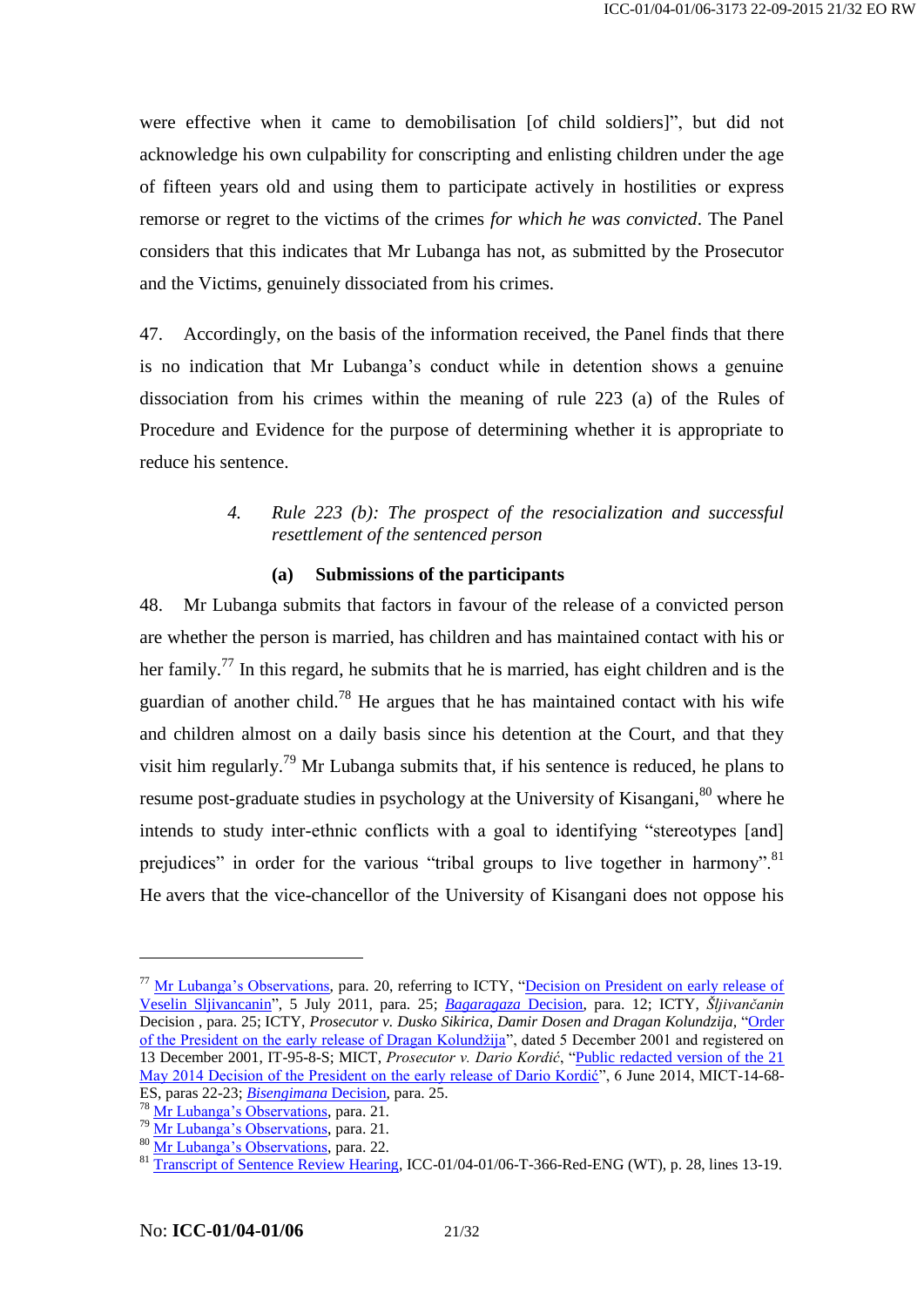registration, subject to him fulfilling the conditions for admission.<sup>82</sup> In this regard, a university professor confirms that there are no obstacles to Mr Lubanga's registration and that he will personally monitor Mr Lubanga's post-graduate studies as well as supervise his dissertation.<sup>83</sup> Mr Lubanga adds that he has no previous convictions.<sup>84</sup>

49. The Registrar submits that because the Detention Centre of the Court is specifically mandated for the detention of suspects and accused persons only, it does not provide for a rehabilitation programme.<sup>85</sup> Thus, while Mr Lubanga is involved in group activities with other detainees, this cannot be considered as "indicative of a prospect of resocialization and successful resettlement of the sentenced person".<sup>86</sup>

50. The Prosecutor submits that she has no information showing that Mr Lubanga satisfies this criterion.<sup>87</sup> She notes that the Registrar's Observations on this matter "are equivocal at best"<sup>88</sup>. The Prosecutor argues that consequently, this criterion "should be considered to be neutral" and therefore "cannot assist [Mr] Lubanga in seeking early release".<sup>89</sup> Regarding Mr Lubanga's plan to resume post-graduate studies, the Prosecutor suggests that the likelihood of this occurring is questionable, given that Mr Lubanga has not yet applied to the university, there is no guarantee that he will be accepted in the program and the DRC authorities still need to approve his

<sup>82</sup> [Mr Lubanga's Observations,](https://www.legal-tools.org/doc/19bd41/) para. 23.

<sup>&</sup>lt;sup>83</sup> [Mr Lubanga's Observations,](https://www.legal-tools.org/doc/19bd41/) para. 23, referring to [Annex 2](http://www.legal-tools.org/doc/e9c98a/) to Mr Lubanga's Observations, ICC-01/04-01/06-3151-Anx2-tENG.

<sup>84</sup> [Mr Lubanga's Observations,](https://www.legal-tools.org/doc/19bd41/) para. 24, referring to *[Rugambarara](http://www.legal-tools.org/doc/a7cfee/)* Decision, para. 15 where Mr Lubanga argues that Juvénal Rugambarara's absence of previous criminal record had been considered by the President of the ICTR.

<sup>&</sup>lt;sup>85</sup> [Registrar's Observations,](http://www.legal-tools.org/doc/833c21/) para. 5, referring to "Standard Minimum Rules for the Treatment of [Prisoners"](http://www.legal-tools.org/doc/1f2e43/), 30 August 1955, approved by the Economic and Social Council by its resolution 663 C (XXIV) of 31 July 1957 and 2076 (LXII) of 13 May 1977, para. 61, which states: "The treatment of prisoners should emphasize not their exclusion from the community, but their continuing part in it. Community agencies should, therefore, be enlisted wherever possible to assist the staff of the institution in the task of social rehabilitation of the prisoners. There should be in connection with every institution social workers charged with the duty of maintaining and improving all desirable relations of a prisoner with his family and with valuable social agencies. Steps should be taken to safeguard, to the maximum extent compatible with the law and the sentence, the rights relating to civil interests, social security rights and other social benefits of prisoners". In that regard, the Registrar indicates that the Detention Centre does not have the required expertise for assessing this criterion because it is not "designed" for the detention of convicted persons and does not have the "specialist staff with the requisite skills" for that purpose.

<sup>86</sup> [Registrar's Observations,](http://www.legal-tools.org/doc/833c21/) para. 5.

<sup>87</sup> [Prosecutor's Observations,](http://www.legal-tools.org/doc/1840d8/) para. 18.

<sup>&</sup>lt;sup>88</sup> [Prosecutor's Observations,](http://www.legal-tools.org/doc/1840d8/) para. 18, referring to [Registrar's Observations,](http://www.legal-tools.org/doc/833c21/) para. 5.

<sup>89</sup> [Prosecutor's Observations,](http://www.legal-tools.org/doc/1840d8/) para. 18.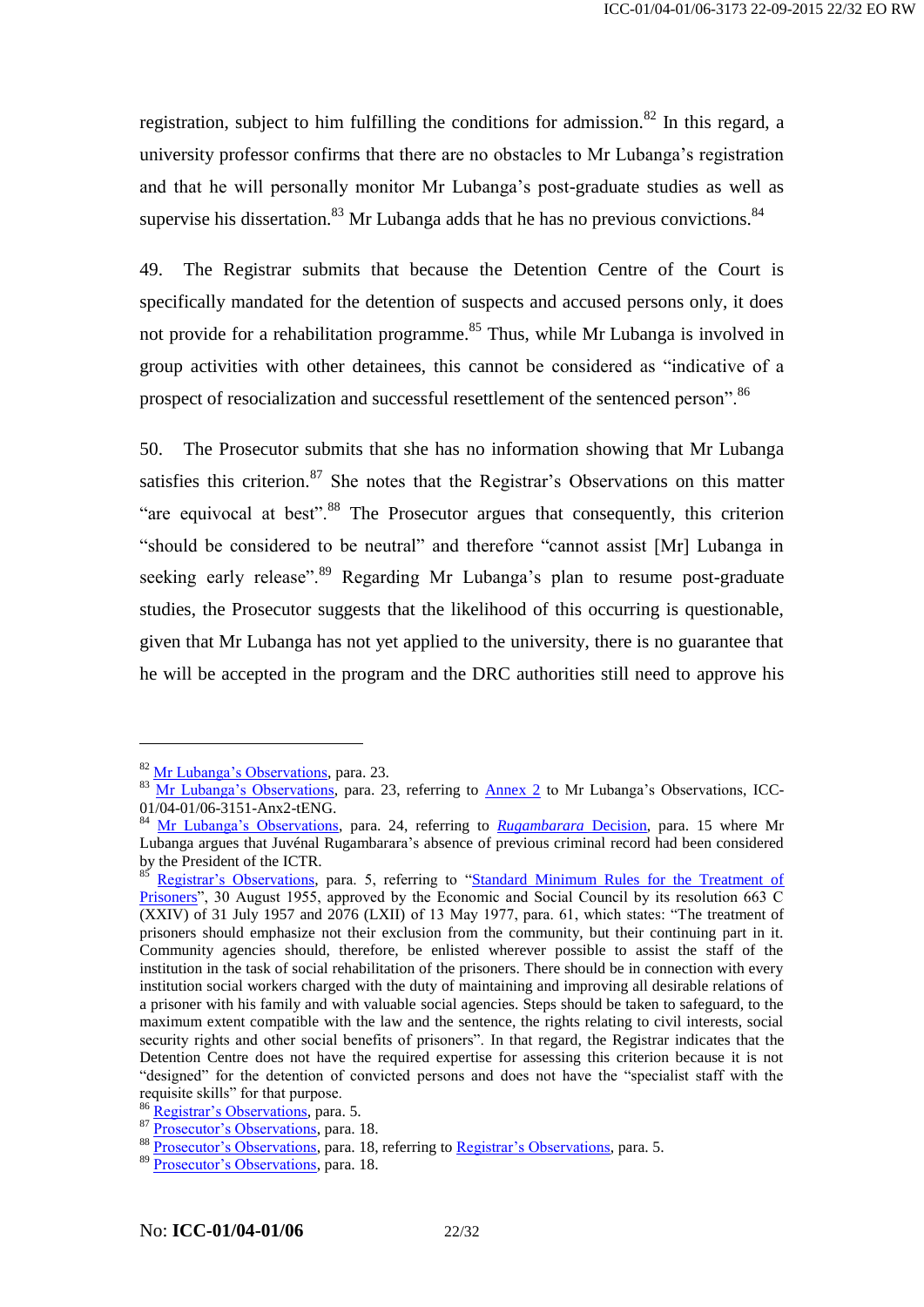admission.<sup>90</sup> The Prosecutor also argues that there is a "plausible doubt" as to whether this is his true intention, pointing to various statements made by Mr Lubanga to suggest that his real intention may be to return to Ituri.<sup>91</sup>

51. The Victims argue that a reinsertion of Mr Lubanga in the community in a spirit of peace and reconciliation is not possible. $92$  They aver that if Mr Lubanga has such motivation, this should be translated in his attitude towards them.<sup>93</sup>

#### **(b) Determination of the Panel**

52. The Panel notes that Mr Lubanga has family in the DRC with whom he currently maintains regular contact. Additionally, the Panel notes that Mr Lubanga has taken steps to arrange to be a post-graduate student following his incarceration. The Panel does not find the Prosecutor's arguments in relation to Mr Lubanga's "true" intention to return to Ituri, as opposed to Kisangani, to be persuasive and considers these arguments to amount to mere speculation, to which little to no weight should be afforded. In this same regard, the Panel does not find that the fact that Mr Lubanga must complete additional steps to complete his enrolment at university or that his eventual admission is subject to the approval of other individuals to be a basis for doubting the veracity of his intention to resume his studies in Kisangani if he is released.

<span id="page-22-0"></span>53. Accordingly, on the basis of the information received, the Panel finds that there is a prospect for the resocialization and successful resettlement of Mr Lubanga in the DRC. Accordingly, the Panel considers that the factor laid out in rule 223 (c) of the Rules of Procedure and Evidence is present. Below, in section [C,](#page-30-0) this factor will be weighed with any other factors found to be present in order to determine whether it (or they) is (or are) sufficient to justify reducing Mr Lubanga's sentence.

<sup>&</sup>lt;sup>90</sup> [Transcript of Sentence Review Hearing,](http://www.legal-tools.org/doc/6fb6bc/) ICC-01/04-01/06-T-366-Red-ENG (WT), p. 17, lines 8-14.

<sup>&</sup>lt;sup>91</sup> [Transcript of Sentence Review Hearing,](http://www.legal-tools.org/doc/6fb6bc/) ICC-01/04-01/06-T-366-Red-ENG (WT), p. 17, lines 17-24.

<sup>92</sup> [Victims' Observations,](http://www.legal-tools.org/doc/ff5106/) para. 11.

<sup>&</sup>lt;sup>93</sup> [Victims' Observations,](http://www.legal-tools.org/doc/ff5106/) para. 11.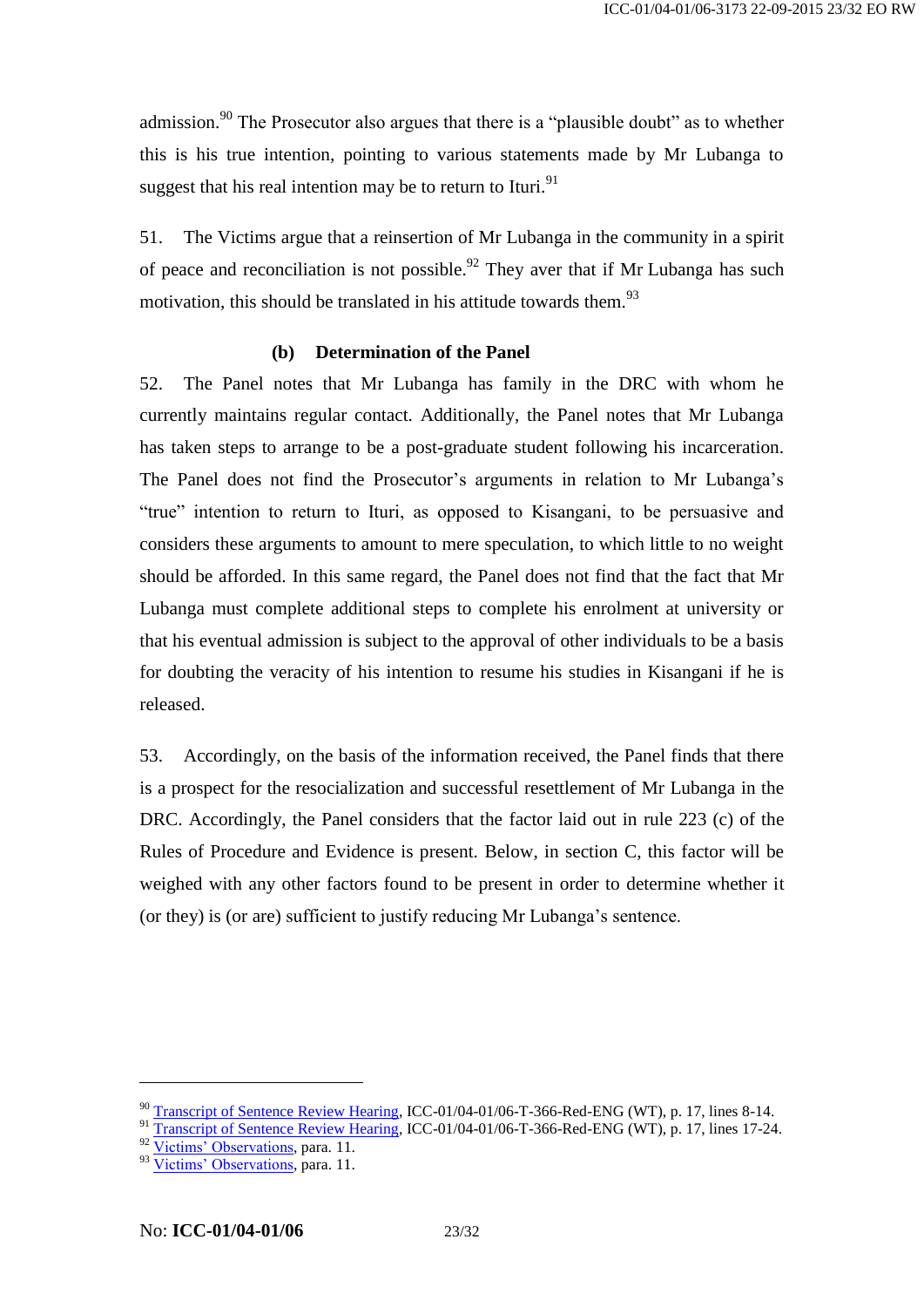*5. Rule 223 (c): Whether the early release of the sentenced person would give rise to significant social instability*

#### **(a) Submissions of the participants**

54. The Registrar submits that, while he cannot at this point provide "reliable conclusions", he emphasizes consideration of, inter alia: (i) the timing of the potential release; (ii) the potential political instability within the *Union des Patriotes Congolais* (hereinafter: "UPC"); and (iii) local community views.<sup>94</sup>

55. Regarding the timing of the release, the Registrar submits that, if Mr Lubanga's release coincides with the local and provincial elections and the reorganization of the existing provinces, the deadline for which has been set to 30 June 2016, this could be problematic.<sup>95</sup>

56. Regarding the potential political instability within the UPC, the Registrar states that Mr Lubanga "remains a powerful figurehead for the UPC", however, there is a possibility that rivals from within the party may emerge to stand in the elections.<sup>96</sup>

57. Regarding the local community views, the Registrar submits that, although the local population and the respective ethnic communities have not been consulted on the issue of Mr Lubanga's potential early release, the "prevailing sentiment" is that the "UPC will await his return and maintain their loyalty".<sup>97</sup> Given that Mr Lubanga is considered a "hero/martyr figure" by UPC supporters, there may be possible disturbances if large crowd gatherings occur.<sup>98</sup> However, the Registrar indicates that it is a "working assumption at this stage that any such disturbances would remain localized and could be sufficiently controlled by [the] DRC authorities and UN peacekeepers".<sup>99</sup>

<sup>&</sup>lt;sup>94</sup> [Registrar's Observations,](http://www.legal-tools.org/doc/833c21/) para. 6.

[Registrar's Observations,](http://www.legal-tools.org/doc/833c21/) para. 6. In this regard, the Registrar explains that a consequence of the reorganization is that Ituri would become a province "in its own right" and the political leaders in Ituri (including within the UPC) "have indicated intent to strive for greater autonomy or even full independence for Ituri" *See ibid.*, para. 6.

<sup>96</sup> [Registrar's Observations,](http://www.legal-tools.org/doc/833c21/) para. 6.

<sup>97</sup> [Registrar's Observations,](http://www.legal-tools.org/doc/833c21/) para. 6.

<sup>98</sup> [Registrar's Observations,](http://www.legal-tools.org/doc/833c21/) para. 6.

<sup>99</sup> [Registrar's Observations,](http://www.legal-tools.org/doc/833c21/) para. 6.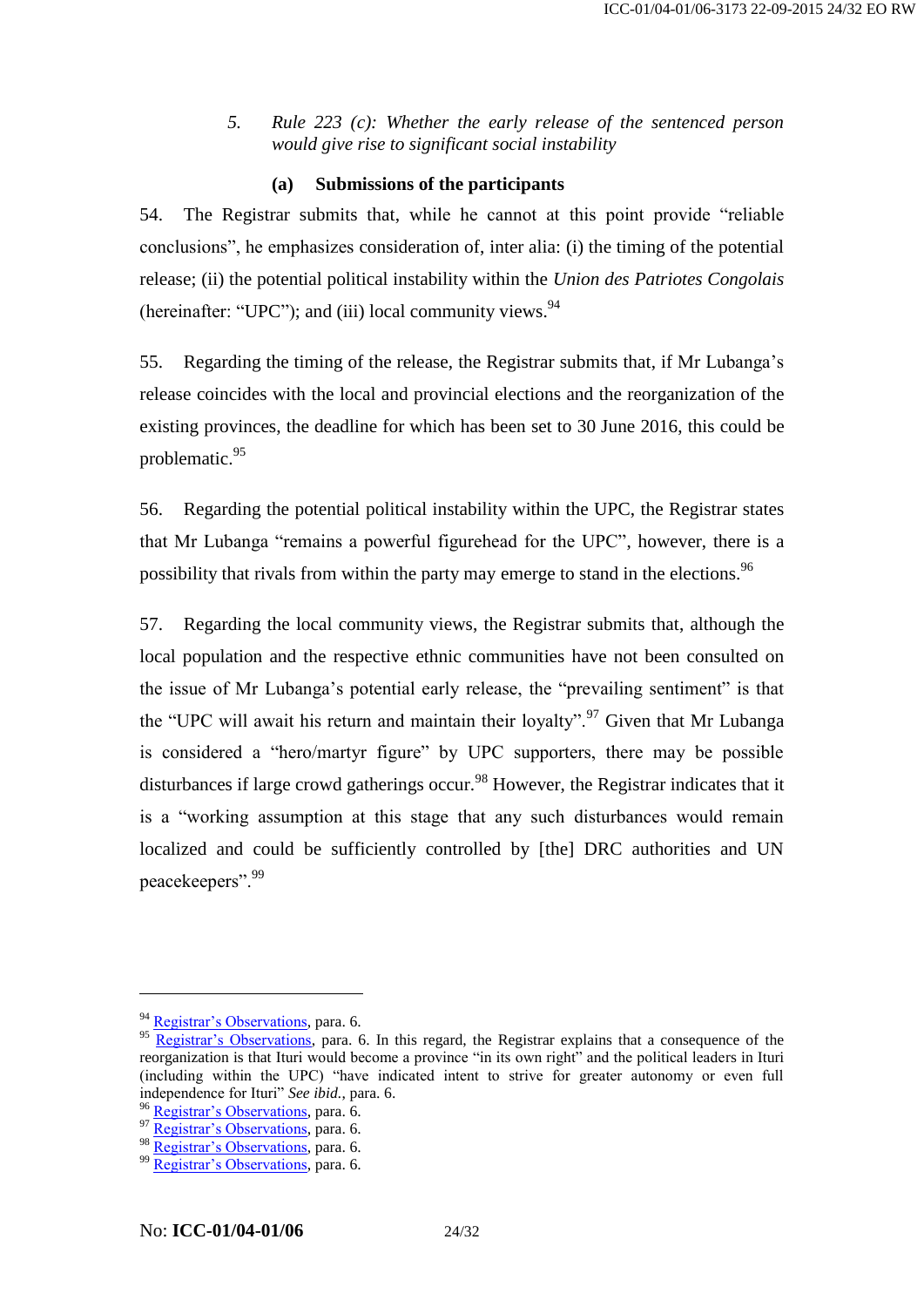58. The DRC authorities express great reservations regarding this factor.<sup>100</sup> They submit that Mr Lubanga's conviction for only the war crime of conscripting, enlisting and using children under the age of 15 years in hostilities was not well received by the population of Ituri, which witnessed other crimes of a more serious nature.<sup>101</sup> The possible early release of Mr Lubanga and his return in Ituri could aggravate this perception and re-traumatize victims.<sup>102</sup> The DRC authorities also indicate that they are concerned that there could be detrimental consequences if Mr Lubanga is released when the *Ntaganda* case has not yet started.<sup>103</sup> Moreover, they state that it would be unfortunate if Mr Lubanga were released while another individual is serving a 10 year sentence after being convicted by the Military High Court of the DRC, as this would give the impression of a two-tier justice system in the DRC.<sup>104</sup>

59. Mr Lubanga submits that this factor must be assessed with caution because it is based on unverified allegations and opinions regarding a particular social and political situation, and the possible consequences of the release of an individual therein.<sup>105</sup> He argues that his return in Kisangani will not give rise to significant social instability, but rather is an essential element in the reconciliation process between communities.<sup>106</sup> He avers that nothing suggests that his release would affect the social stability of the city of Kisangani, given that it is situated 800 km from the city of Bunia.<sup>107</sup> According to Mr Lubanga, his return to the city of Kisangani is a solution recommended by individuals who gave statements to the Prosecutor.<sup>108</sup> Mr Lubanga argues further that the social, political and security situation of Ituri has been stabilized<sup>109</sup> and that the population of Ituri and in particular, the Hema and Lendu

<sup>&</sup>lt;sup>100</sup> [Observations of the DRC authorities,](http://www.legal-tools.org/doc/f31958/) para. 5. a.

<sup>&</sup>lt;sup>101</sup> [Observations of the DRC authorities,](http://www.legal-tools.org/doc/f31958/) para. 5. a.

<sup>&</sup>lt;sup>102</sup> [Observations of the DRC authorities,](http://www.legal-tools.org/doc/f31958/) para. 5.

<sup>&</sup>lt;sup>103</sup> Observations [of the DRC authorities,](http://www.legal-tools.org/doc/f31958/) para. 5. c.

<sup>104 &</sup>lt;u>Observations of the DRC authorities</u>, para. 5. c.<br><sup>104</sup> [Observations of the DRC authorities,](http://www.legal-tools.org/doc/f31958/) para. 5. c.

<sup>&</sup>lt;sup>105</sup> [Mr Lubanga's Observations,](https://www.legal-tools.org/doc/19bd41/) para. 25, referring to Travaux Préparatoires, [PCNICC/1999/L.5/Rev/Add.1,](https://www.legal-tools.org/doc/00e9f7/) note 127[; PCNICC/2000/WGRPE\(10\)/RT.1,](https://www.legal-tools.org/doc/dc654c/) note 5.

[Mr Lubanga's Observations,](https://www.legal-tools.org/doc/19bd41/) paras  $26$ ,  $31$ .

<sup>107</sup> [Mr Lubanga's Observations,](https://www.legal-tools.org/doc/19bd41/) para, 27.

<sup>&</sup>lt;sup>108</sup> [Mr Lubanga's Observations,](https://www.legal-tools.org/doc/19bd41/) para. 28, referring to **Annexes 2** (ICC-01/04-01/06-3150-Anx2-Red), [3](http://www.legal-tools.org/doc/45abc4/) (ICC-01/04-01/06-3150-Anx3-Red), [4](http://www.legal-tools.org/doc/620923/) (ICC-01/04-01/06-3150-Anx4-Red) to the [Prosecutor's](http://edms2/webdrawer/webdrawer.dll/webdrawer/rec/2015536/view/Prosecution’s%20submissions%20regarding%20Thomas%20Lubanga%20Dyilo’s%20sentence%20review.PDF)  [Observations.](http://edms2/webdrawer/webdrawer.dll/webdrawer/rec/2015536/view/Prosecution’s%20submissions%20regarding%20Thomas%20Lubanga%20Dyilo’s%20sentence%20review.PDF)

<sup>&</sup>lt;sup>109</sup> [Mr Lubanga's Observations,](https://www.legal-tools.org/doc/19bd41/) para. 29, referring to **[Annex 3](http://www.legal-tools.org/doc/6f0c72/)** to Mr Lubanga's Observations, ICC-01/04-01/06-3151-Anx3-Red.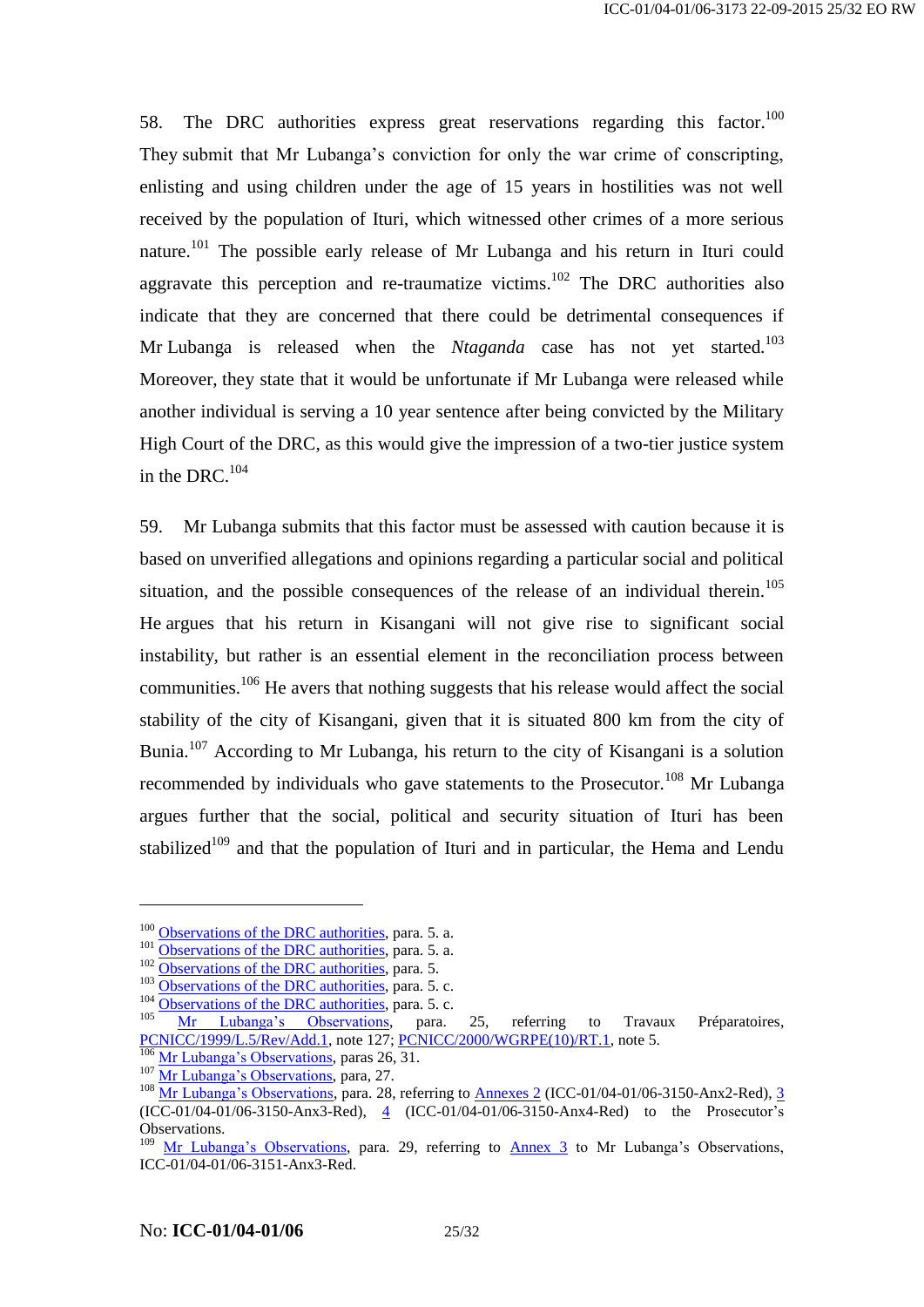communities, live today together in peace. $110$  He adds that community leaders in Ituri have confirmed that his return will be an important factor for reconciliation, that he will be able to contribute to intercommunity cohabitation, and indicated that the release of Mr Mathieu Ngudjolo had not caused any problems.<sup>111</sup>

60. Mr Lubanga also avers that representatives of communities grouped under the organization *Union des Associations Culturelles et de Développement de l'Ituri* (Union of Cultural and Development Associations of Ituri) are not opposed to his return in Ituri and consider that his reinsertion would fulfill their objectives that focus on unity and reconciliation.<sup>112</sup> Likewise, Mr Lubanga maintains that representatives of civil society in Ituri have declared that his return and reinsertion into society will not disrupt the process of reconciliation, but will instead constitute a necessary condition to the achievement of this process. $113$ 

61. The Prosecutor submits that while the Registrar cannot at this moment provide conclusive observations on this criterion, he "raises some key issues that may threaten the region's social stability".<sup>114</sup> The Prosecutor notes that Mr Lubanga's return would likely prompt agitations in Bunia and its suburbs, particularly in ethnic communities that do not support Mr Lubanga.<sup>115</sup>

62. The Victims submit that based on Mr Lubanga's current attitude, they fear that his release and return in the region would give rise to tensions between communities, even within his own community from which some victims originate.<sup>116</sup> The Victims

<sup>&</sup>lt;sup>110</sup> [Mr Lubanga's Observations,](https://www.legal-tools.org/doc/19bd41/) para. 29, referring to **[Annex 6](http://www.legal-tools.org/doc/b60bb6/)** to Mr Lubanga's Observations,  $ICC-01/04-01/06-3151-Ans6-Red$ .

<sup>&</sup>lt;sup>111</sup> [Mr Lubanga's Observations,](https://www.legal-tools.org/doc/19bd41/) para. 30, referring to [Annexes 2](http://www.legal-tools.org/doc/58acb0/) (ICC-01/04-01/06-3150-Anx2-Red) [3](http://www.legal-tools.org/doc/6f0c72/) (ICC-01/04-01/06-3150-Anx3-Red), [5](http://www.legal-tools.org/doc/e2eaa3/) (ICC-01/04-01/06-3151-Anx5-Red) to Mr Lubanga's Observations.

<sup>&</sup>lt;sup>112</sup> [Mr Lubanga's Observations,](https://www.legal-tools.org/doc/19bd41/) para. 30, referring to  $\frac{\text{Annex}}{\text{Annex}}$  4 to Mr Lubanga's Observations, ICC-01/04-01/06-3151-Anx4-Red.

<sup>&</sup>lt;sup>113</sup> [Mr Lubanga's Observations,](https://www.legal-tools.org/doc/19bd41/) para. 30, referring to **[Annex 5](http://www.legal-tools.org/doc/e2eaa3/)** to Mr Lubanga's Observations, ICC-01/04-01/06-3151-Anx5-Red.

<sup>&</sup>lt;sup>114</sup> [Prosecutor's Observations,](http://www.legal-tools.org/doc/1840d8/) para. 19, referring to [Registrar's Observations,](http://www.legal-tools.org/doc/833c21/) p. 5.

<sup>&</sup>lt;sup>115</sup> [Prosecutor's Observations,](http://www.legal-tools.org/doc/1840d8/) para. 19, referring to [Annexes 2](http://www.legal-tools.org/doc/58acb0/) (ICC-01/04-01/06-3150-Anx2-Red), [3](http://www.legal-tools.org/doc/45abc4/) (ICC-01/04-01/06-3150-Anx3-Red), [4](http://www.legal-tools.org/doc/620923/) (ICC-01/04-01/06-3150-Anx4-Red) to the Prosecutor's Observations.

<sup>&</sup>lt;sup>116</sup> [Victims' Observations,](http://www.legal-tools.org/doc/ff5106/) para. 12.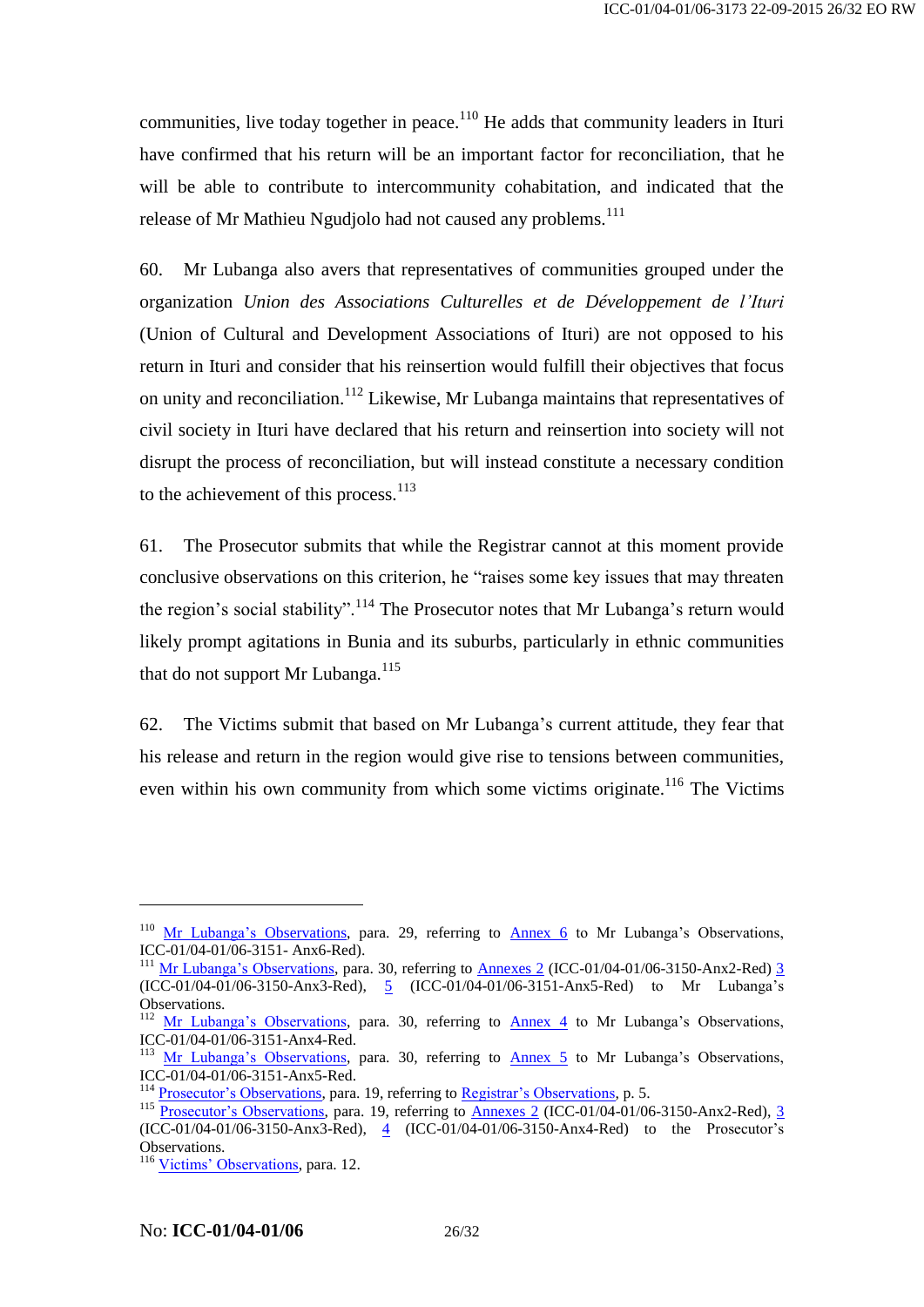fear this would give rise to the resumption of the armed conflict and potentially to new war crimes. $117$ 

#### **(b) Determination of the Panel**

63. The Panel concurs with Mr Lubanga that this factor should be assessed with caution, although for different reasons. The Panel notes that this factor was the subject of much debate during the drafting of the Court's legal texts. According to one commentator, the Preparatory Commission struggled to capture the concept of considering the political conditions in the territorial State as a factor in review for early release.<sup>118</sup> The delegations to the Commission ultimately agreed that the central concern for the Court was whether early release would result in social instability within the territorial State.<sup>119</sup> In terms of how this factor is to be assessed, another commentator has suggested that this factor "leaves a great margin of discretion".<sup>120</sup> This is because, on the one hand, this factor is "formulated in a negative manner as an excluding criterion, i.e. if no social instability is caused by the release, the absence of this element would weigh in favour of the release",  $^{121}$  but on the other hand, in other circumstances, the potential social instability could be weighed against existing factors favouring sentence reduction.<sup>122</sup>

64. The Panel considers that conflicting information has been presented by various sources suggesting that Mr Lubanga's early release: (i) would be beneficial to the reconciliation process; (ii) would have some destabilizing effect, but that this could be lessened by his resettlement in an area other than Bunia; or (iii) would risk causing significant social instability, particularly in light of the upcoming elections. The Panel considers that, on balance, the information presented suggests that Mr Lubanga's release would give rise to some level of social instability, but that this instability has not been demonstrated to be "significant" as required under this factor. Accordingly,

<sup>&</sup>lt;sup>117</sup> [Victims' Observations,](http://www.legal-tools.org/doc/ff5106/) para. 12.

<sup>118</sup> K. Post, "Enforcement", in R. S. Lee (ed.), *The International Criminal Court: Elements of Crimes and Rules of Procedure and Evidence* (Transnational Publishers, 2001) (hereinafter: "Lee"), p. 673, at p. 700.

 $119$  Lee, at p. 700.

<sup>&</sup>lt;sup>120</sup> A. Oehmichen, "Commentary Rules of Pr<u>ocedure and Evidence</u>", in *Commentary on the Law of the International Criminal Court*, Case Matrix Network (hereinafter: Oehmichen Rules Commentary), para. 403.

<sup>&</sup>lt;sup>121</sup> [Oehmichen Rules Commentary,](http://www.casematrixnetwork.org/cmn-knowledge-hub/icc-commentary-clicc/commentary-rules-of-procedure-and-evidence/#c3215) para. 403.

<sup>122</sup> Oehmichen [Rules Commentary,](http://www.casematrixnetwork.org/cmn-knowledge-hub/icc-commentary-clicc/commentary-rules-of-procedure-and-evidence/#c3215) para. 403.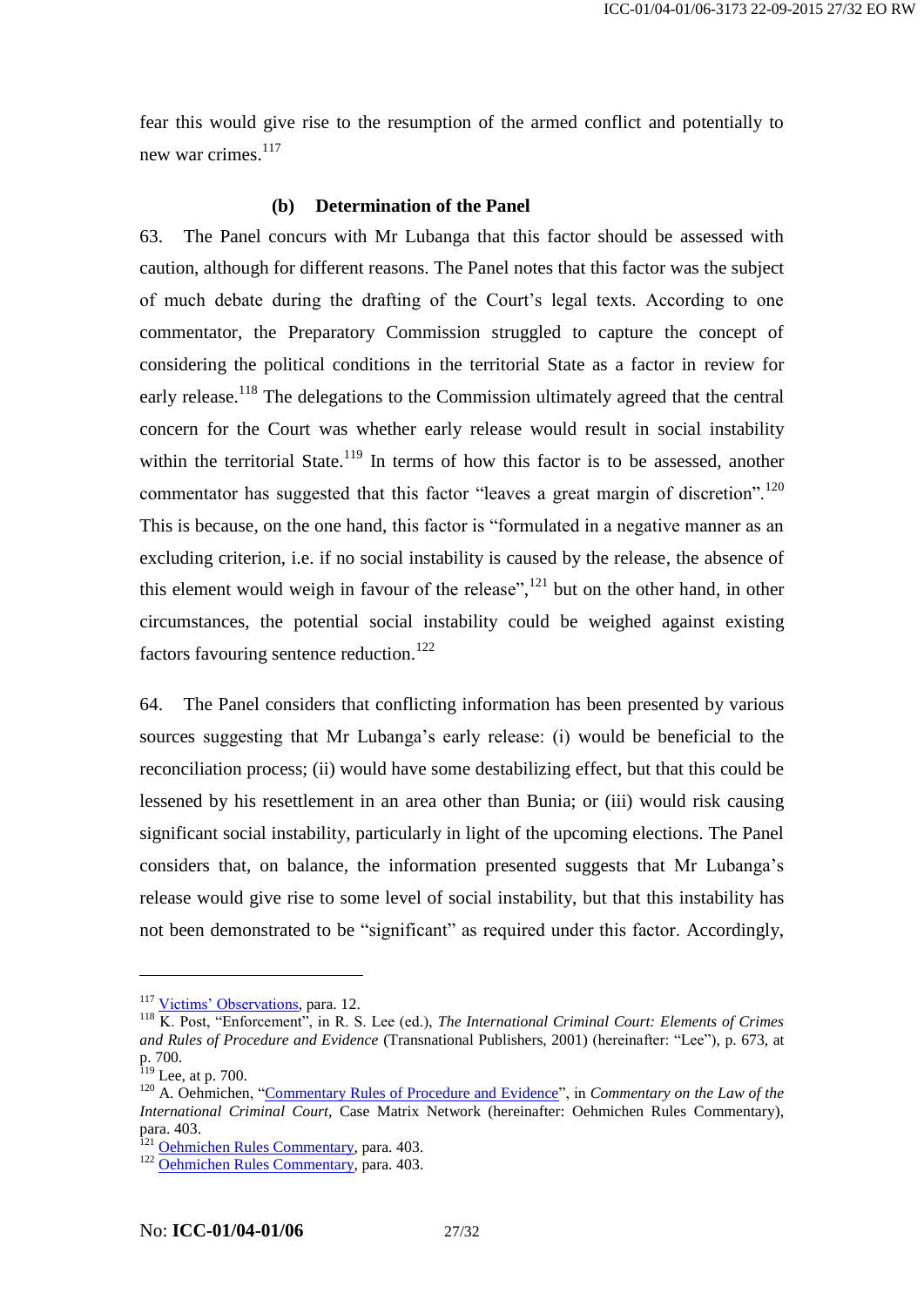on the basis of the information received, the Panel finds that there is no indication that the early release of Mr Lubanga would give rise to significant social instability within the meaning of rule 223 (c) of the Rules of Procedure and Evidence for the purpose of determining whether it is appropriate to reduce his sentence.

> *6. Rule 223 (d): Any significant action taken by the sentenced person for the benefit of the victims as well as any impact on the victims and their families as a result of the early release*

#### **(a) Submissions of the participants**

65. The Prosecutor submits that the record does not show that Mr Lubanga "has taken any 'significant action' to benefit the victims".<sup>123</sup> She refers to the observations of the DRC authorities, in which they expressed concerns about the possibility of victims being re-traumatised, and to statements that voiced similar concerns from local authorities and members of the community.<sup>124</sup>

66. The Victims submit that Mr Lubanga's attitude has and will continue to have a direct impact on how the victims that are participating in the reparation proceedings will be perceived by their communities and even by their own families.<sup>125</sup> They further submit that his attitude will affect the reparation process as implementing reparations will require the collaboration of local communities and their leaders, some of whom are closely linked to Mr Lubanga's political group.<sup>126</sup>

67. The Victims also point out that, on 2 July 2015, they communicated via e-mail with counsel for Mr Lubanga suggesting actions that Mr Lubanga could undertake that would promote social stability in Ituri and reconciliation between communities and within them, such as, *inter alia*, his participation in the reparation process and a

<sup>&</sup>lt;sup>123</sup> [Prosecutor's Observations,](http://www.legal-tools.org/doc/1840d8/) para. 21.

<sup>&</sup>lt;sup>124</sup> [Prosecutor's Observations,](http://www.legal-tools.org/doc/1840d8/) para. 21, referring to the [Observations of the DRC authorities,](http://www.legal-tools.org/doc/f31958/) para. 5; [Annexes 2](http://www.legal-tools.org/doc/58acb0/) (ICC-01/04-01/06-3150-Anx2-Red), [3](http://www.legal-tools.org/doc/45abc4/) (ICC-01/04-01/06-3150-Anx3-Red), [4](http://www.legal-tools.org/doc/620923/) (ICC-01/04- 01/06-3150-Anx4-Red) to the Prosecutor's Observations.

<sup>&</sup>lt;sup>125</sup> [Victims' Observations,](http://www.legal-tools.org/doc/ff5106/) para. 13.

<sup>126</sup> [Victims' Observations,](http://www.legal-tools.org/doc/ff5106/) para. 14.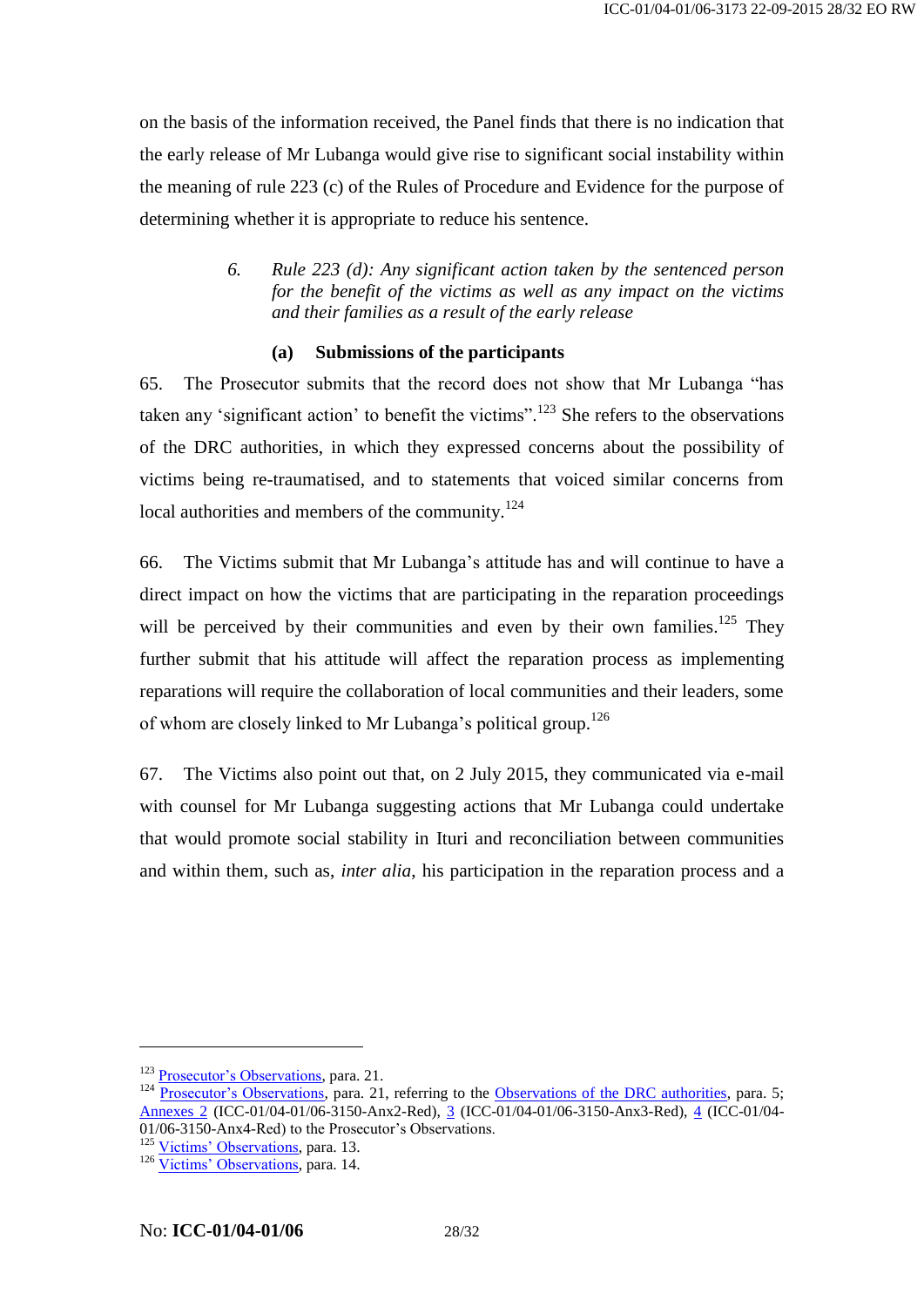demonstration of regret.<sup>127</sup> The Victims indicate that Mr Lubanga has not responded to this e-mail. $128$ 

68. Mr Lubanga argues that the statements annexed to his observations show that his early release will be perfectly accepted by the civil population affected by the crimes committed in the district of Ituri during  $2002-2003$ .<sup>129</sup> With respect to the Victims' email correspondence, at the Sentence Review Hearing, Mr Lubanga's counsel stated:

Now, finally, a few words about Mr Lubanga's attitude to the clients of Mr Walleyn, in other words, the people who came together and formed a group, group of victims in the Lubanga case. We are told that a dialogue is necessary. One must begin a dialogue. And I am very sorry, this dialogue is not a forum, but if we are to speak to the victims, the question is this: Who are we speaking to? Ever since the very beginning of this case, the victims, this group of people who have come together and are represented by my colleague, have disappeared into anonymity. Those who actually appeared before the Trial Chamber all were disqualified. Their false testimony was revealed for what it is -- was. The judges dismissed their testimony. They withdrew their status as victims.<sup>130</sup>

#### **(b) Determination of the Panel**

69. The Panel recalls that it must first establish whether there is any evidence to support a finding of the presence of "significant action" taken by Mr Lubanga for the benefit of the victims of the crimes for which he was convicted. In this regard, the Panel notes that none of the participants have presented any information that could potentially establish the presence of such an action by Mr Lubanga. Furthermore, Mr Lubanga himself does not submit that he has taken any significant action for the benefit of victims. Indeed, the Panel observes that Mr Lubanga has not responded to the Victims' suggestion regarding his involvement in, *inter alia*, the reparation process or a demonstration of regret, which could be acts considered to be of relevance to this factor. On the contrary, the Panel observes that during the Sentence Review Hearing Mr Lubanga's counsel continued to challenge the Victims' status.

<sup>&</sup>lt;sup>127</sup> [Victims' Observations,](http://www.legal-tools.org/doc/ff5106/) para. 15, referring to Annex 1 to the Victims' Observations, ICC-01/04-01/06-3149-Conf-Anx1-tENG. Annex 1 is a copy for the email sent on 2 July 2015 by the Victims to Counsel of Mr Lubanga.

<sup>&</sup>lt;sup>128</sup> [Victims' Observations,](http://www.legal-tools.org/doc/ff5106/) para. 16.

<sup>&</sup>lt;sup>129</sup> [Mr Lubanga's Observations,](https://www.legal-tools.org/doc/19bd41/) para. 36.

<sup>&</sup>lt;sup>130</sup> Transcript of Sentence Review Hea<u>ring</u>, ICC-01/04-01/06-T-366-Red-ENG (WT), p. 25, lines 7-16.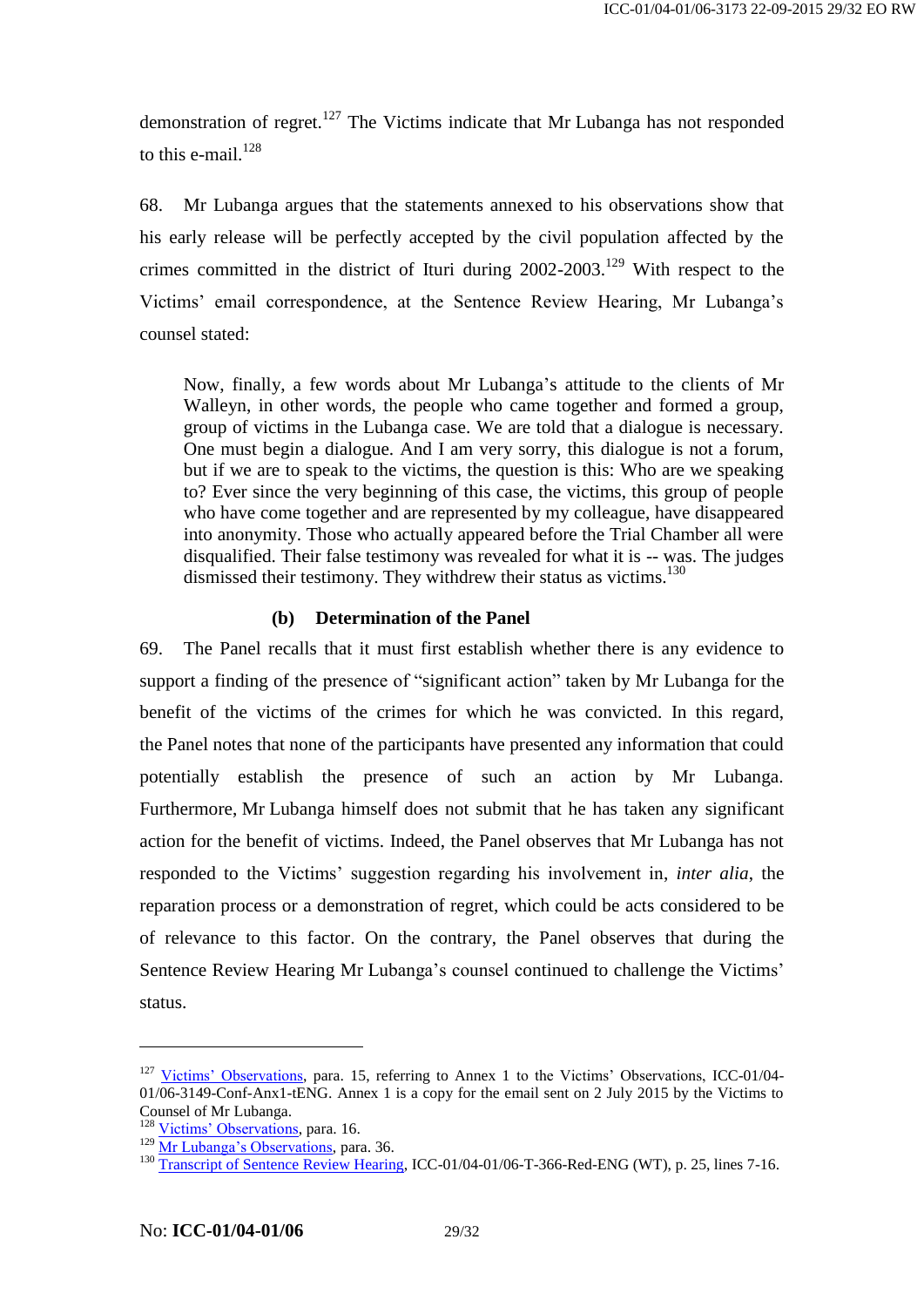70. The Panel further notes the relevance of the information brought by the participants in relation to the potential detrimental effect that Mr Lubanga's early release could have on the victims and on their families.

71. Accordingly, on the basis of the information received, the Panel finds that there is no indication of any significant action taken by Mr Lubanga for the benefit of the victims within the meaning of rule 223 (d) of the Rules of Procedure and Evidence for the purpose of determining whether it is appropriate to reduce Mr Lubanga's sentence.

> *7. Rule 223 (e): Individual circumstances of the sentenced person, including a worsening state of physical or mental health or advanced age*

### **(a) Submissions of the participants**

72. Mr Lubanga argues with respect to his individual circumstances that the period of time he spent in detention in the DRC prior to his surrender to the Court and the fact that he spent much of his sentence in detention prior to his conviction must be taken into account when deciding whether his sentence should be reduced.<sup>131</sup> He argues that the latter "unusual" circumstance is the consequence of delays caused by the two stays of proceedings at trial because of the Prosecutor's conduct.<sup>132</sup> He submits that "[t]he sentence he has already served was aggravated" by this situation and accordingly "the Court has a duty to do something to undo this harm, this prejudice [that he] suffered".<sup>133</sup>

73. The Prosecutor submits that she "is not aware of any individual circumstances that may warrant [Mr] Lubanga's early release".<sup>134</sup> Additionally, the Prosecutor submits that the Panel should "simply ignore" Mr Lubanga's submission that his prior period of home arrest and detention in the DRC be taken into account as individual

<sup>&</sup>lt;sup>131</sup> [Lubanga's Observations,](http://edms.icc.int/webdrawer/webdrawer.dll/webdrawer/rec/2026636/) paras 32-34; [Transcript of Sentence Review Hearing,](http://www.legal-tools.org/doc/6fb6bc/) ICC-01/04-01/06-T-366-Red-ENG (WT), p. 23, line 5 to p. 24, line 2.

<sup>&</sup>lt;sup>132</sup> [Lubanga's Observations,](http://edms.icc.int/webdrawer/webdrawer.dll/webdrawer/rec/2026636/) para. 34.

<sup>&</sup>lt;sup>133</sup> [Transcript of Sentence Review Hearing,](http://www.legal-tools.org/doc/6fb6bc/) ICC-01/04-01/06-T-366-Red-ENG (WT), p. 23, lines 18-25.

 $134$  [Prosecutor's Observations,](http://www.legal-tools.org/doc/1840d8/) para. 22.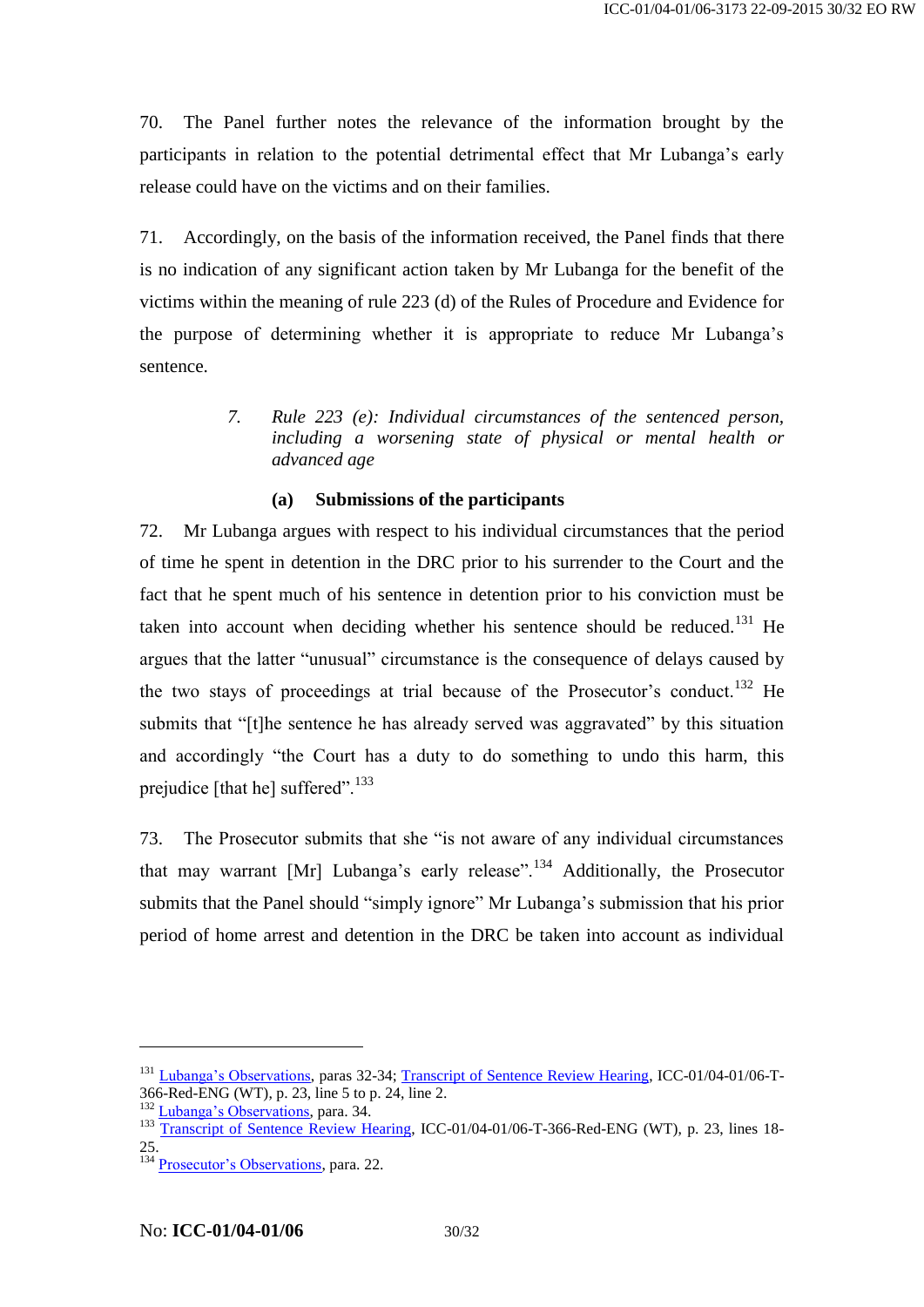circumstances, because they "do not fall within this provision which refers to circumstances such as age or infirmity", and "are not individual circumstances".<sup>135</sup>

#### **(b) Determination of the Panel**

74. The Panel understands Mr Lubanga to argue that a reduction of sentence should serve as a remedy for alleged violations of his human rights that occurred prior to and during the trial proceedings.<sup>136</sup> As a preliminary matter, the Panel notes that this concept of reduction of sentence as a remedy for a human rights violation is not reflected in either article 110 (4) or rule 223 of the Rules of Procedure and Evidence. For the proceedings at hand, the Panel does not find it necessary to decide whether it would *per se* be permissible to take into account such alleged violations.

75. Indeed, the Panel notes that similar arguments were considered and rejected in the Sentencing Decision, and rejected again on appeal in the Sentencing Judgment.<sup>137</sup> In these circumstances, the Panel is of the view that it is not appropriate to deal with these matters again at the stage of sentence review.

76. In light of the information submitted by all the participants relevant to this factor, the Panel determines that there are no individual circumstances which should be taken into consideration within the meaning of rule 223 (e) of the Rules of Procedure and Evidence in determining whether it is appropriate to reduce Mr Lubanga's sentence.

# <span id="page-30-0"></span>**C. The Panel's determination of whether it is appropriate to reduce Mr Lubanga's sentence**

77. The Panel has determined in accordance with rule 223 (c) of the Rules of Procedure and Evidence, that there is a prospect for the resocialization and successful resettlement of Mr Lubanga in the DRC.<sup>138</sup> However, the Panel considers that in the absence of any other factors in favour of reduction, a reduction of Mr Lubanga's

<sup>&</sup>lt;sup>135</sup> [Transcript of Sentence Review Hearing,](http://www.legal-tools.org/doc/6fb6bc/) ICC-01/04-01/06-T-366-Red-ENG (WT), p. 19, lines 9-14.

<sup>136</sup> *See* [Transcript of Sentence Review Hearing,](http://www.legal-tools.org/doc/6fb6bc/) ICC-01/04-01/06-T-366-Red-ENG (WT), p. 23, lines 17-18.

<sup>&</sup>lt;sup>137</sup> See <u>Sentencing Decision</u>, paras 89-90, 100-102; <u>Sentencing Judgment</u>, B. Ground 2: Alleged failure to take into account violations of Mr Lubanga's fundamental rights, pp. 43-46, pp. 47-48. <sup>138</sup> *Supra* para. [53.](#page-22-0)